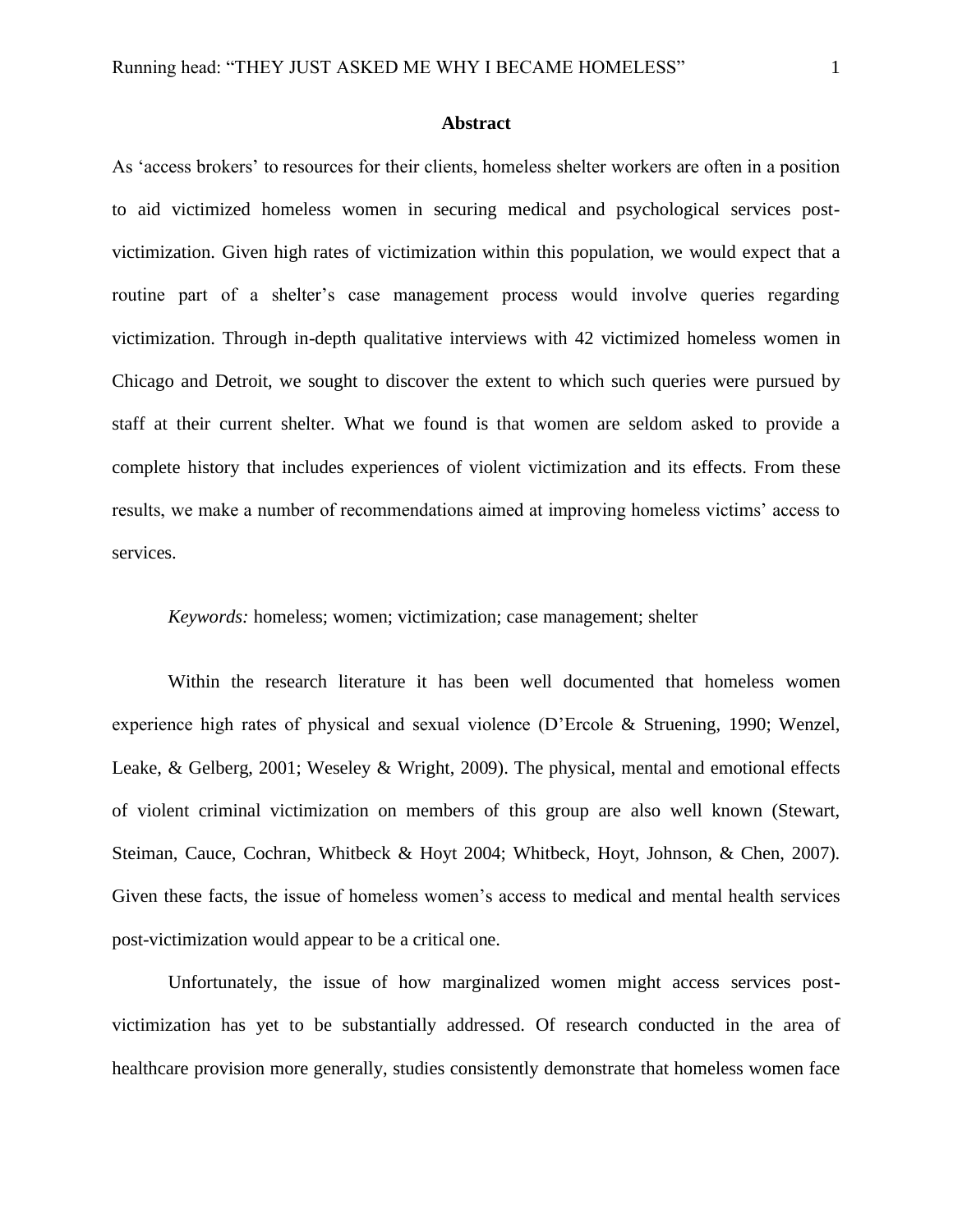significant systemic and situational barriers (Hatton, 1997; Gelberg, Browner, Lejano, & Arangua, 2004; Jasinski, Wesley, Wright, & Mustaine, 2010), which clearly affect those women who are also victims of violence. Within the present paper we identify yet another factor that can play a key role in blocking homeless women's ability to access healthcare services postvictimization: the failure of community service agencies to ask about violent victimization as a first step to referring clients to appropriate services.

Drawing on an analysis of data collected from in-depth qualitative interviews conducted with 42 women in Chicago- and Detroit-area shelters, we found that the majority of homeless women in our study (*n*=30) were never asked about experiences of violent victimization by workers at their present shelter. Thus, staff members lacked vital information concerning any resulting physical injuries or other traumatic effects that might require healthcare services. When women reported having been asked about violent victimization by shelter staff (*n*=9), most were asked about experiences of intimate partner violence  $(IPV)$  only  $(n=5)^{1}$ . To the extent that many of these women lack knowledge of existing programs and services to help them deal with the physical and mental effects of violence, in addition to other barriers faced by homeless women, failure by shelter workers to ask about victimization means that one of the best opportunities for assisting victims of violence into securing needed services is being lost. In our concluding section, we draw on our findings to make a number of recommendations aimed at helping service providers better help victimized women access healthcare.

# **Previous Research on Barriers to Medical and Counseling Services Post-Victimization**

In numerous studies, homeless women have reported having been stabbed with knives and syringes, burned, shot, strangled, cut with knives and glass, and beaten with hands, feet and objects (Jasinski et al., 2010; Huey, Fthenos and Hryniewicz, 2012). Each of these forms of

<sup>&</sup>lt;sup>1</sup> The remaining three women could not recall whether they had been asked about their victimization experiences.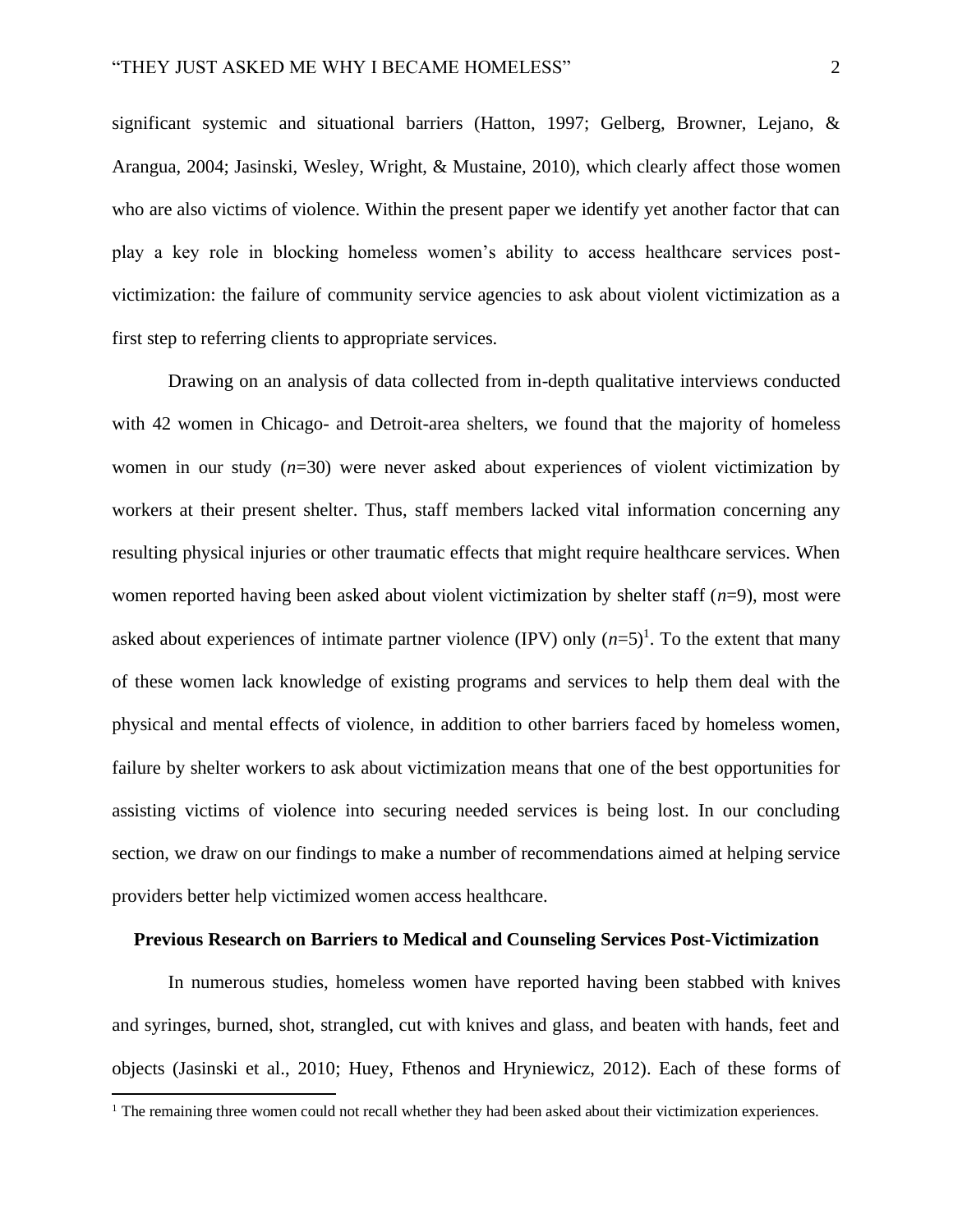violence produces physical injuries, most requiring medical treatment and follow-up care. Sexual assaults produce not only physical injuries, but also sexually transmitted infections. Added to the immediate physical effects of violence – the fractures, broken bones, torn tissues, bruises, stab wounds and other cuts – homeless female victims of violence also frequently experience diminished health over the longer term, which has been directly attributed to their exposure to violence (Wenzel, Leake, & Gelberg, 2000).

Violent victimization also produces mental and emotional trauma. Victimized homeless women have reported anxiety disorders, major depression, and post-traumatic stress disorder post-victimization (D'Ercole & Struening, 1990; Stewart et al., 2004). Experiences of physical and sexual assault have been strongly associated with substance abuse problems (Tucker, Wenzel, Straus, Ryan, and Golinelli, 2005) and the worsening of psychotic symptoms among those with pre-existing delusional disorders (D'Ercole & Streuning, 1990). Suicidal ideation is also greater amongst victims of violence, and victimized homeless women are at an especially high risk to have attempted suicide (Ambrosio, Baker, Crowe, & Hardill, 1992).

To address the physical and mental health effects of violent victimization, homeless women require healthcare that encompasses not only primary assessment and wound care, but also gynecological services, health promotion and disease prevention and comprehensive mental health programs (Finfgeld-Connett, 2010). However, the little research that has been conducted on access to healthcare by victimized homeless women demonstrates that they frequently do not receive needed services (Jasinski et al., 2010; Stermac & Paradis, 2001). Such service gaps are seen as an inevitable consequence of systemic and situational barriers that both victimized and non-victimized homeless women face.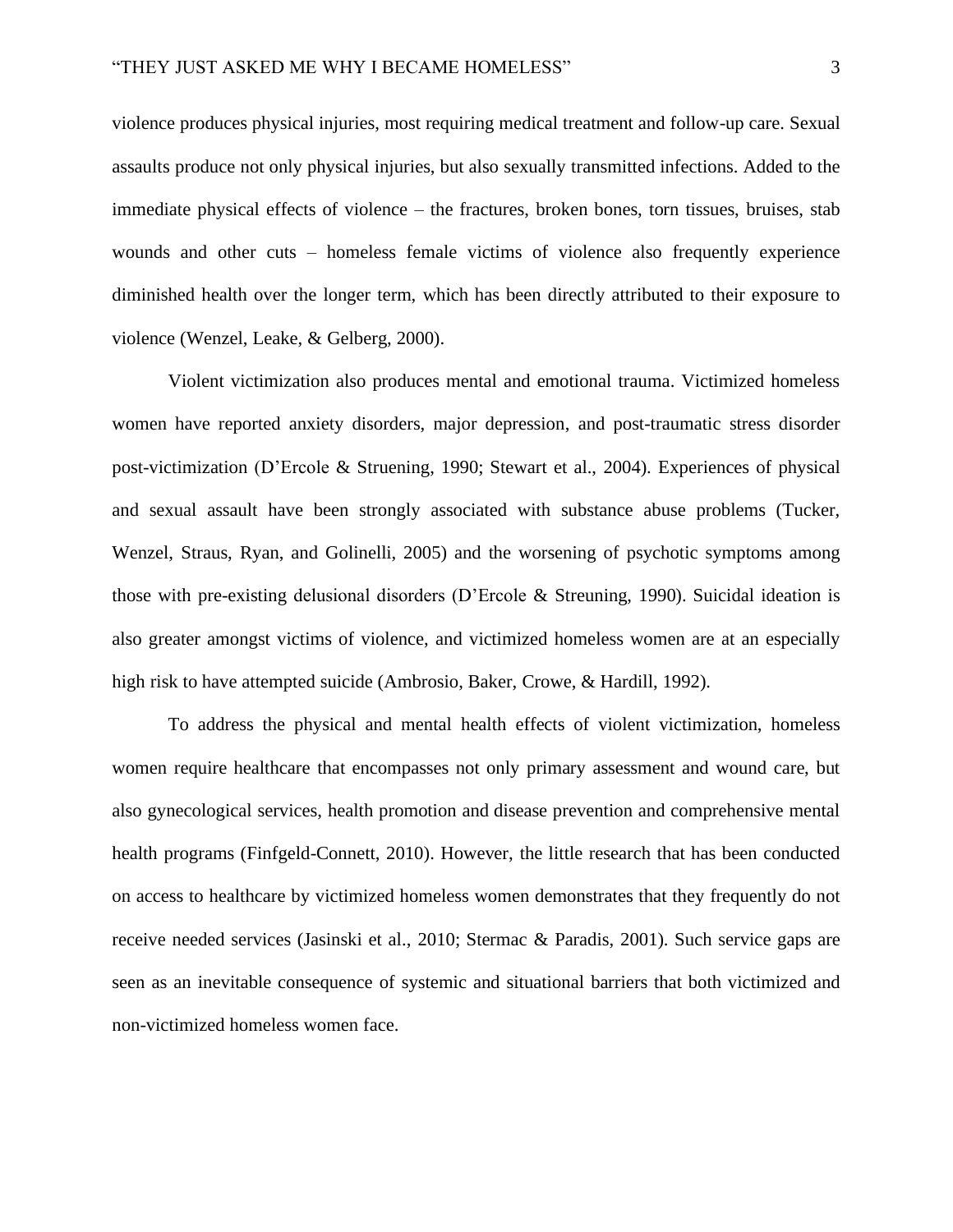Primary among barriers identified is a lack of financial means. Not having access to financial resources can create barriers in several key ways, such as preventing women from accessing private healthcare providers when they cannot afford private insurance or are deemed ineligible for public programs (Hatton, 1997). The effects of ineligibility were notably demonstrated in a 2003 study of 974 women utilizing shelter and food services in Los Angeles (Heslin, Andersen, & Gelberg, 2003). Researchers found that approximately 46% of their sample "lacked health insurance" and, as a result, "were not receiving key health and social services" (Heslin et al., 2003, p.35). A lack of means is also manifested in issues related to basic subsistence – such as the need to find safe shelter or food – which may have to take priority over waiting at a clinic to see a clinician, nurse or other service provider (Gelberg et al., 2004). A further related concern is lack of transportation. Studies consistently show that those without financial means are often unable to secure transportation to clinics or treatment programs outside of their immediate environments (Gelberg et al., 2004; Heslin et al., 2003).

Some women, particularly mothers with young children who lack child care, simply do not have the luxury of scheduling appointments based on a healthcare provider's availability (Mikhail and Curry, 1999). For women who utilize comprehensive shelter services, program attendance requirements can lead to scheduling difficulties that make it difficult for them to access free clinics or other healthcare programs (Gelberg et al., 2004). Similarly, homeless women in mandated child custody programs, or who are attending addiction treatment programs, may not have the flexibility to schedule medical appointments at certain times or to tolerate long wait times at a clinic (Gelberg et al., 2004.). In some situations, women cannot readily schedule medical or counseling appointments because of demands placed on them by part-time or casual work employers (Huey et al., 2012).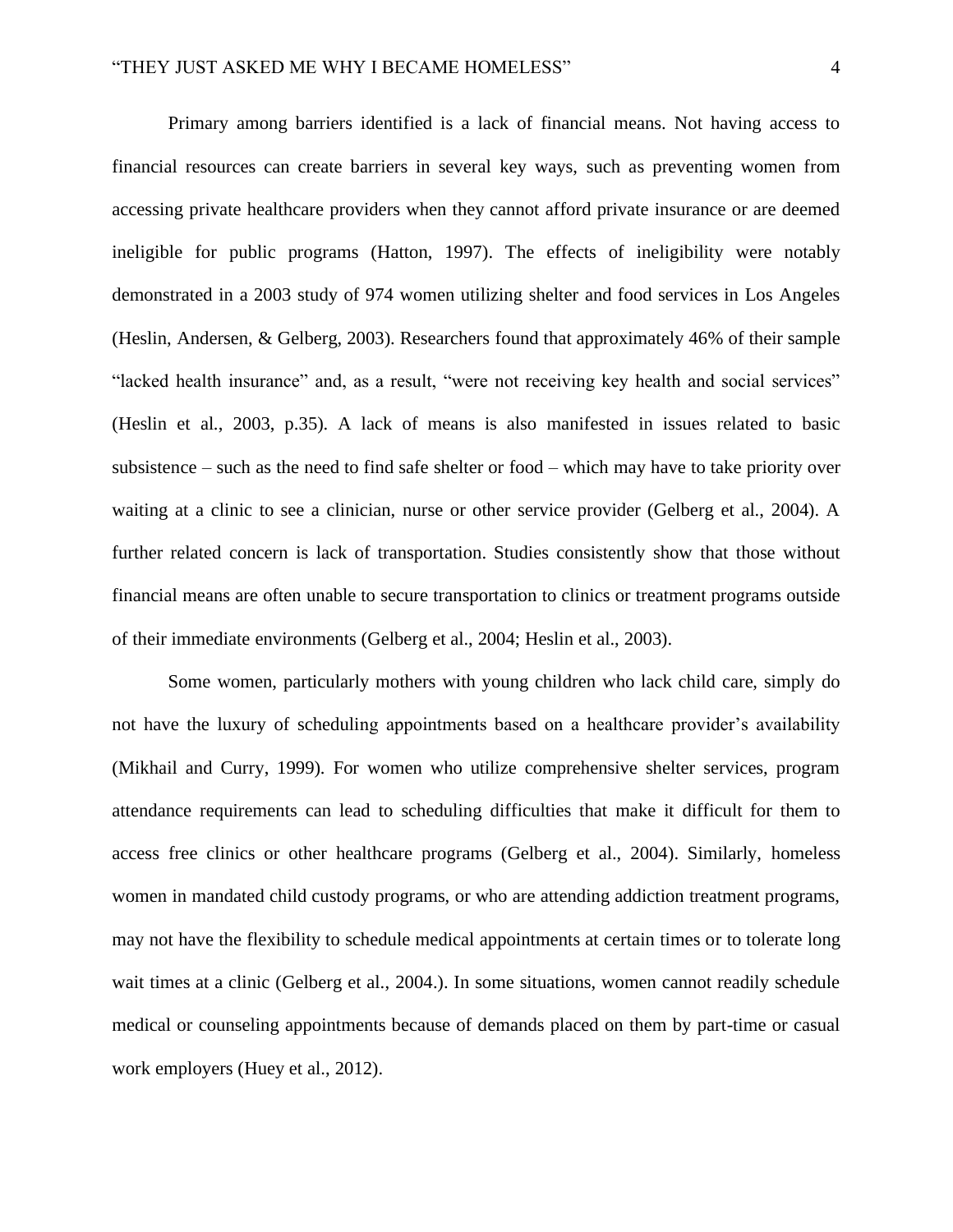The ability to access healthcare services can also be hampered by the fact that some women may not even be aware of what programs are available to address their healthcare needs. In one recent study it was found that homeless women who seek access to mental health services to deal with anxiety, depression and other clinical issues post-victimization are often unaware of what resources are available to them (Huey et al., 2012). Similarly, in a study of homeless mothers, Tischler, Rademeyer, and Vostanis (2007) noted that respondents wanted better communication from hostel staff about available programs.

While it is the case that untold numbers of homeless women are unable to access medical and mental health services post-victimization, it is very likely that many of these same women *are* accessing other services, principally shelters. To the extent that many shelters and other housing-related programs offer a range of multi-level services – including facilitating access to medical and psychological counseling services, either on-site or through off-site arrangements – it would be reasonable to expect that such organizations would represent a viable conduit for women whose means of access might otherwise be blocked.

Unfortunately, we could find only two previously published papers on the role that shelter staff might play in facilitating women's access to medical and psychological services. One of these is Hatton's (2001) study of social networks as facilitators to healthcare services, in which she found that shelter staff and other frontline community workers can act as advocates or 'brokers' for their clients, helping them to negotiate access to healthcare programs. The secondpaper is based on the work of Heslin and his colleagues (2003), who similarly examined the roleof case managers at shelters and food programs in Los Angeles in helping homeless womenacquire needed services. What these researchers found is that case management was notassociated with increased access to medical care. They suggest their findings "may indicate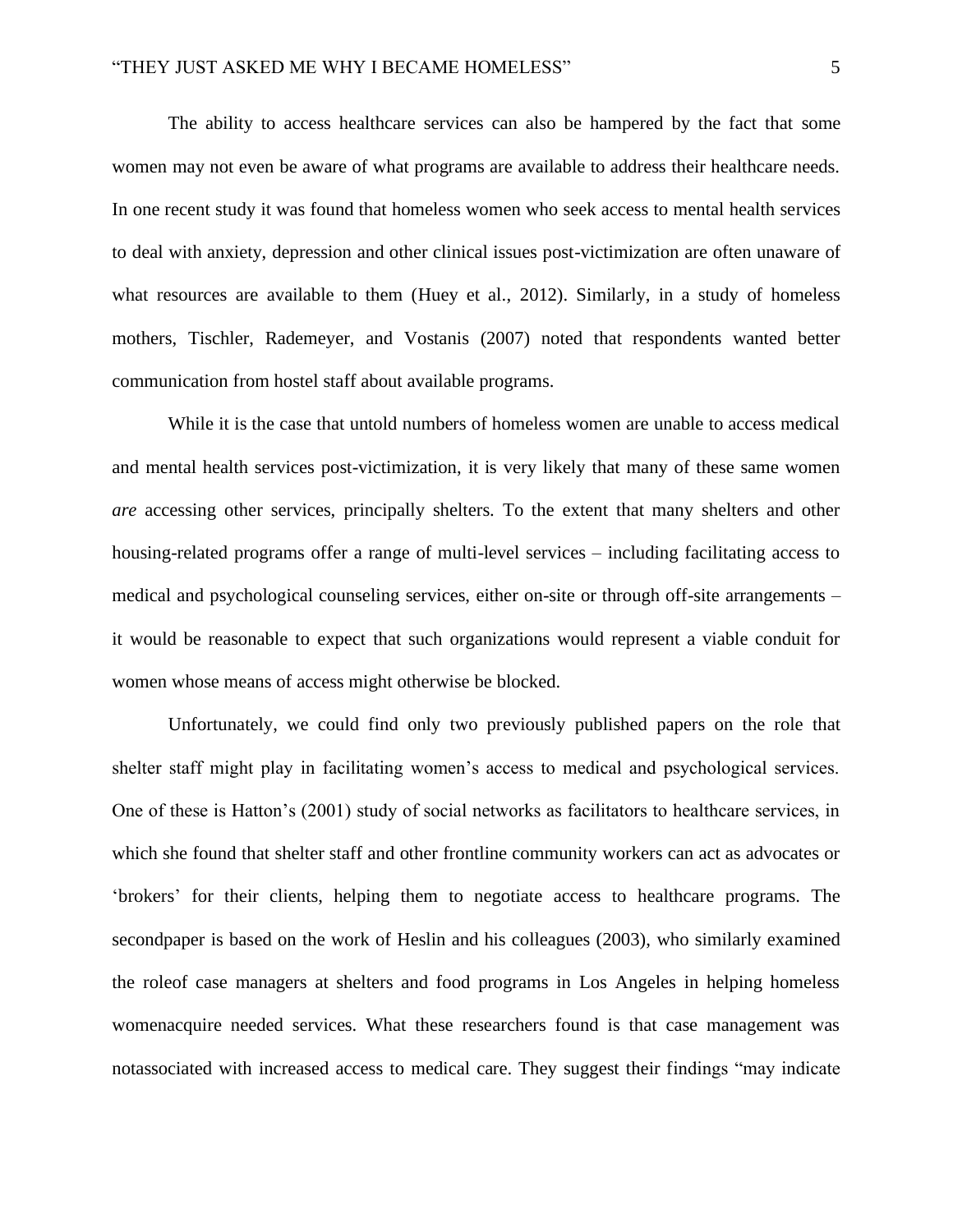aneed for better administrative support to inform case managers about the full range of localprograms and other resources available to their clients" (Heslin et al., 2003, p. 50). Within the pages thatfollow, we offer another explanation for why case management might not necessarily lead togreater access to healthcare services in the case of victimized women: the failure of serviceproviders to routinely ask women about their experiences of violent victimization.

### **Method of Inquiry**

This paper is informed by data from an ongoing study of barriers criminally victimizedhomeless women face in accessing services post-victimization. To explore these issues, weconducted in-depth semi-structured qualitative interviews with 79 homeless women, ofwhom 60 reported experiences of violent victimization. As one of the purposes of the present paper isto assess the extent to which homeless female crime victims had been asked by shelter staffabout violent victimization, we have excluded interviews with women who came to a facilitythrough another program<sup>2</sup>, as well as those individuals currently on parole as their case historywould have been available to shelter staff prior to arrival. Thus, of the 60 participants whoreported violent victimization, we draw on interviews with 42 women. Although we briefly examine whether women were asked about their victimization experiences at intake, our primary focus was to understand whether being asked facilitates access to services and whether not being asked hinders access to services, and how his impacts homeless women. Therefore, in-depth interviews were deemed to be the most appropriate research method.

To locate potential research participants, we developed a non-probability sample consisting of the maximum number of service agencies working with homeless women in Detroit

<sup>2</sup>For example, a couple of participants entered shelter services through a program that assists women seeking to transition out of sex work. As part of that program's process, a complete client history would have been taken.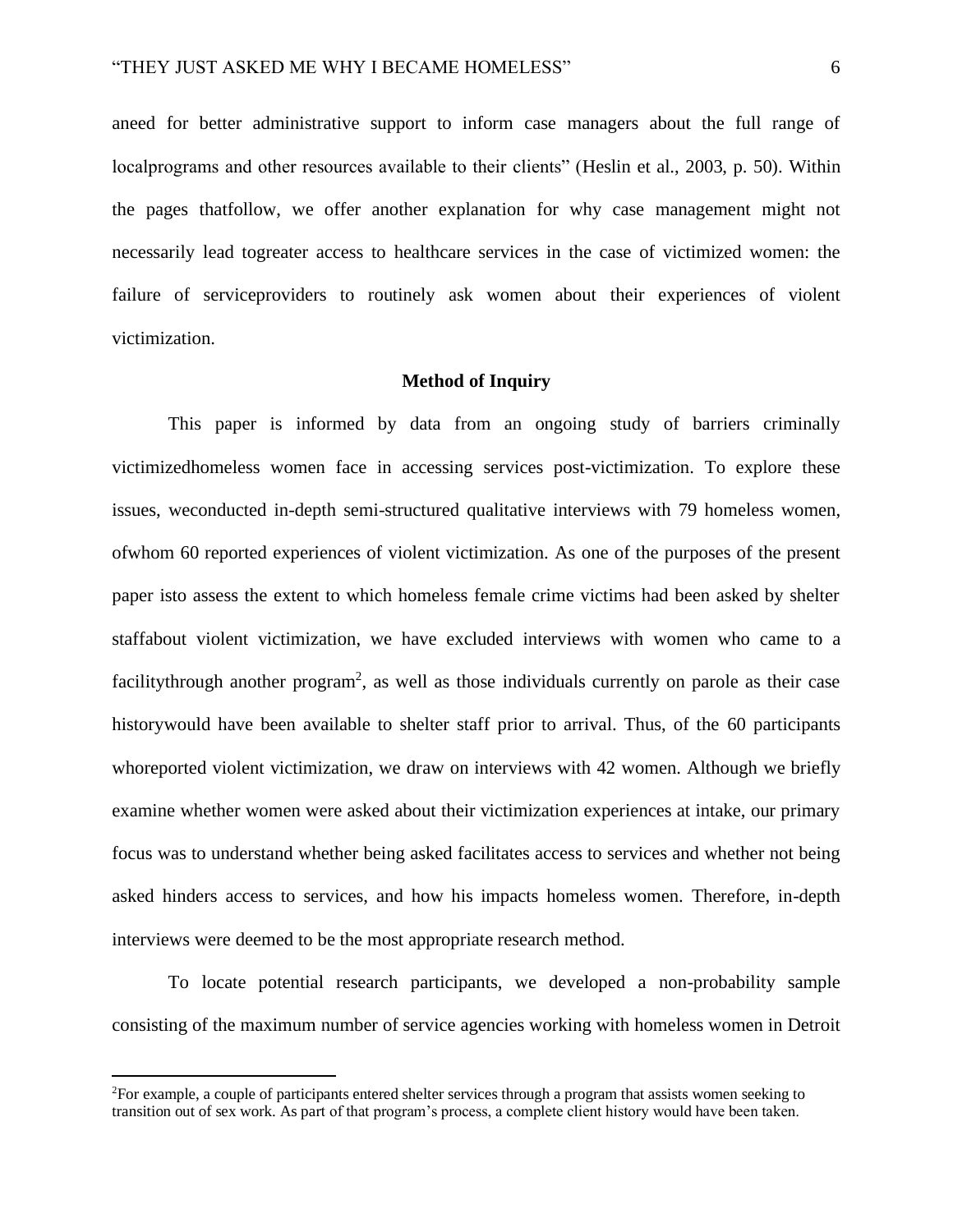and Chicago and asked these organizations if they would facilitate our access to their clients. Intotal, 13 organizations agreed to participate. For the present study, we are drawing onparticipant experiences with nine shelters (four in Detroit and five in Chicago).

Client participation in the study was voluntary with individuals providing active consent after being informed about our study and its aims. No incentives were offered for participation. Eligibility requirements included being at least 18 years of age, being currently homeless and residing in a shelter, and appearing capable ofunderstanding the nature of their consent. With each participant, we explained the nature of thestudy, went through the informed consent forms, and outlined the types of questions we wouldbe asking. Once the interviewer was assured that the woman understood the nature of herparticipation and had voluntarily signed the consent form, the interview was begun. Eachinterview was typically of an hour's duration and was recorded with the knowledge and consentof the participant.

To better understand the nature of our sample, we collected demographic information from each woman, including her race/ethnicity, age and overall length of homelessness. Of the 42 women represented here, the majority were African-American (*n*=37), followed by Caucasian  $(n=3)$ , Latina  $(n=1)$  and Pacific Islander  $(n=1)$ . The most frequently occurring age group were those in the 18-30 category (*n*=17); however, our sample also included women aged 31-45 (*n*=13) and 46-70 (*n*=12). Lengths of homelessness varied, ranging from one week to several years. Most frequently, women in our sample had been homeless for a period of one month to one year (*n*=18), followed by those with three or more years of homelessness (*n*=9), less than a month of homelessness (*n*=8) and one to three years of homelessness (*n*=7).

For logistical reasons, interviews for this project were conducted over the course of two separate trips to Detroit and Chicago (in June and August 2011, respectively). During the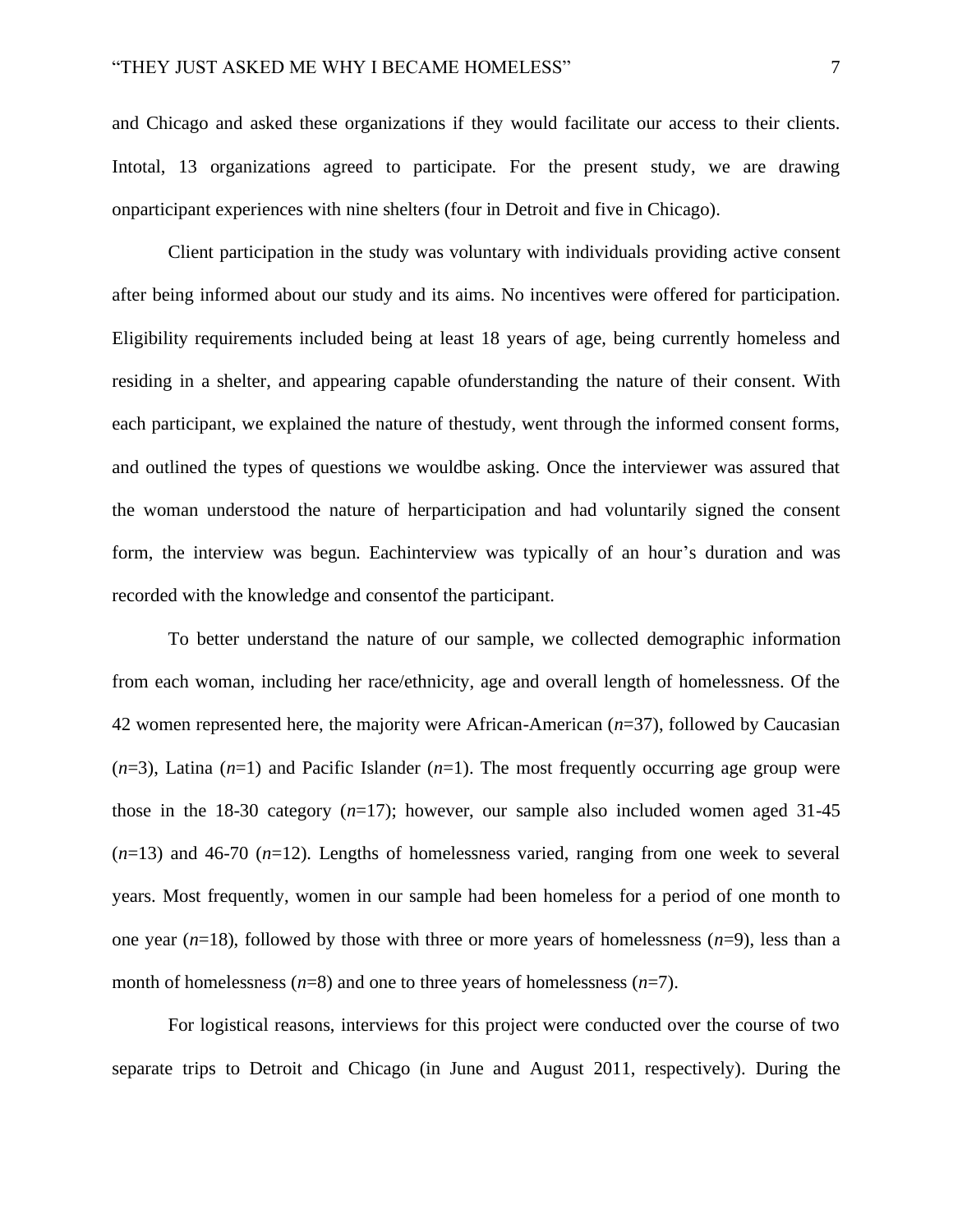firsttrip, we conducted exploratory interviews using open-ended questions. Questions posed centeredon five key areas: (a) basic demographic information; (b) experiences of victimization over the lifecourse; (c) experiences of, or attitudes toward seeking assistance from (i) police, (ii) medical staffand (iii) mental health services; (d) views as to facilitators and barriers to accessing services post-victimization,and; (e) recommendations for future programs, policies and/or services. In relationto facilitators and barriers to services, we asked each woman a variation of the followingquestion: "At any time during your stay here, has any staff member ever asked if you've everbeen a victim of violence?" This question was followed up with more specific queries regarding intake and case management processes at their current shelter.

After each interview, debriefing sessions were held during which team memberscompared notes, identified new themes that had arisen during an interview and developed furtherquestions. For our second set of interviews, we developed an interview checklist based on thefive key areas noted above, as well as themes/topics related to areas of interest identified duringearlier debriefings. The checklist helped to focus our questions and to ensure consistency acrossinterviews.

To code and analyze our data we followed Braun and Clarke's (2006) method of thematic analysis. According to Braun and Clarke, thematic analysis offers a rich, yet flexible, approach to analyzing qualitative. Braun and Clarke's approach also offers a systematic five-step methodfor analyzing data. After transcribing interviews, reading the transcripts, and noting important emergent themes, we coded our data using an open-coding process in which we carefully coded each data item line-by-line. These initial codes were then organized into broader global themes. Next, we reviewed these broad themes to ensure they accurately reflected the coded data extracts and the longer interviews. Lastly, the themes were further refined and analyzed by combining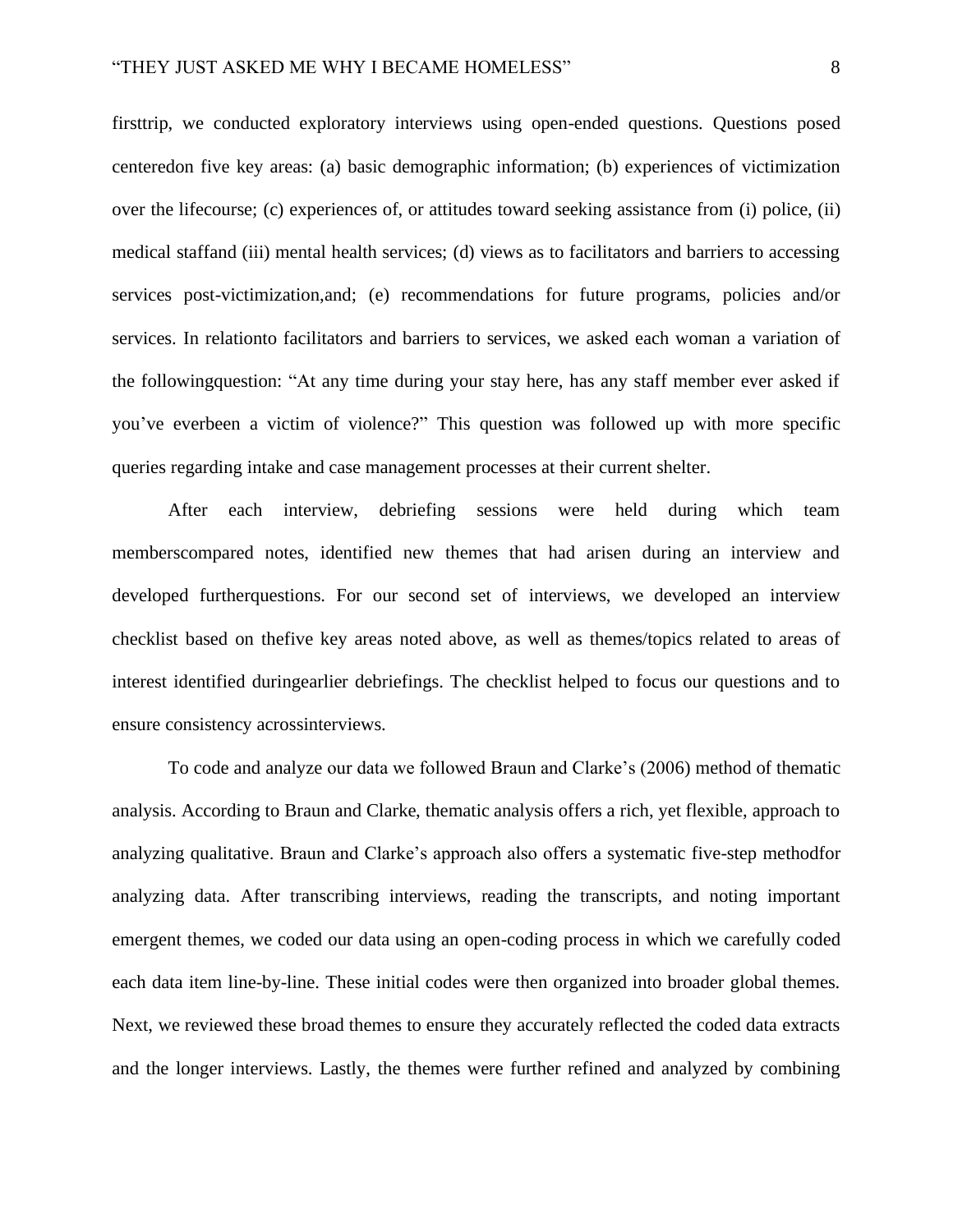some subthemes into larger themes and dropping others as the 'story' of the data became clearer. At this point, we also named and defined our themes. This process was iterative and we returned to previous stages as required. A deductive analytic approach was taken with the five key areas of the interview checklist guiding analysis; however, our analytic approach remained flexible enough to accommodate additional important themes as they emerged.

# **"It Was Hitting, Punching …": Victimization Experiences**

Participants were asked a series of questions about victimization and the specificforms of violent victimization they had experienced over the course of their respective lifetimes. Given that IPV is frequently associated with female homelessness(Williams, 1998), it was not surprising to note the majority of women  $(n=31)$  reported havingbeen physically assaulted by a partner. One participant, a 53-year-old woman from Chicago told a depressingly familiar story of physical and sexual abuse by her ex-husband: "Once we got married, we was together for a few months and he started the abuse."She explained that the violent relationship lasted "for eight long years" and, despite attempts torun away, "he'd find me." A 39-year-old Detroit woman said of her first husband, thateven after he left her for another woman, she would sometimes be woken up by "getting pulledoff the couch by my feet, my head hitting the wall or the floor." Two participants also reportedattempts made on their lives by former partners. One related how her ex-husband broke into a home with a gun and threatened to kill the occupants before being shot in self-defense. The otherwoman said, "A boyfriend I had, he tried to choke me to death."

We received the second highest reporting rates for having experienced physical assault in childhood (*n*=28).A Detroit woman who had been homeless for three months said of her childhood, "Any whichway they felt, we got whupped. Extension cords, whatever." A young woman in Chicagoexplained of her early life, "It was hitting, punching and throwing glasses of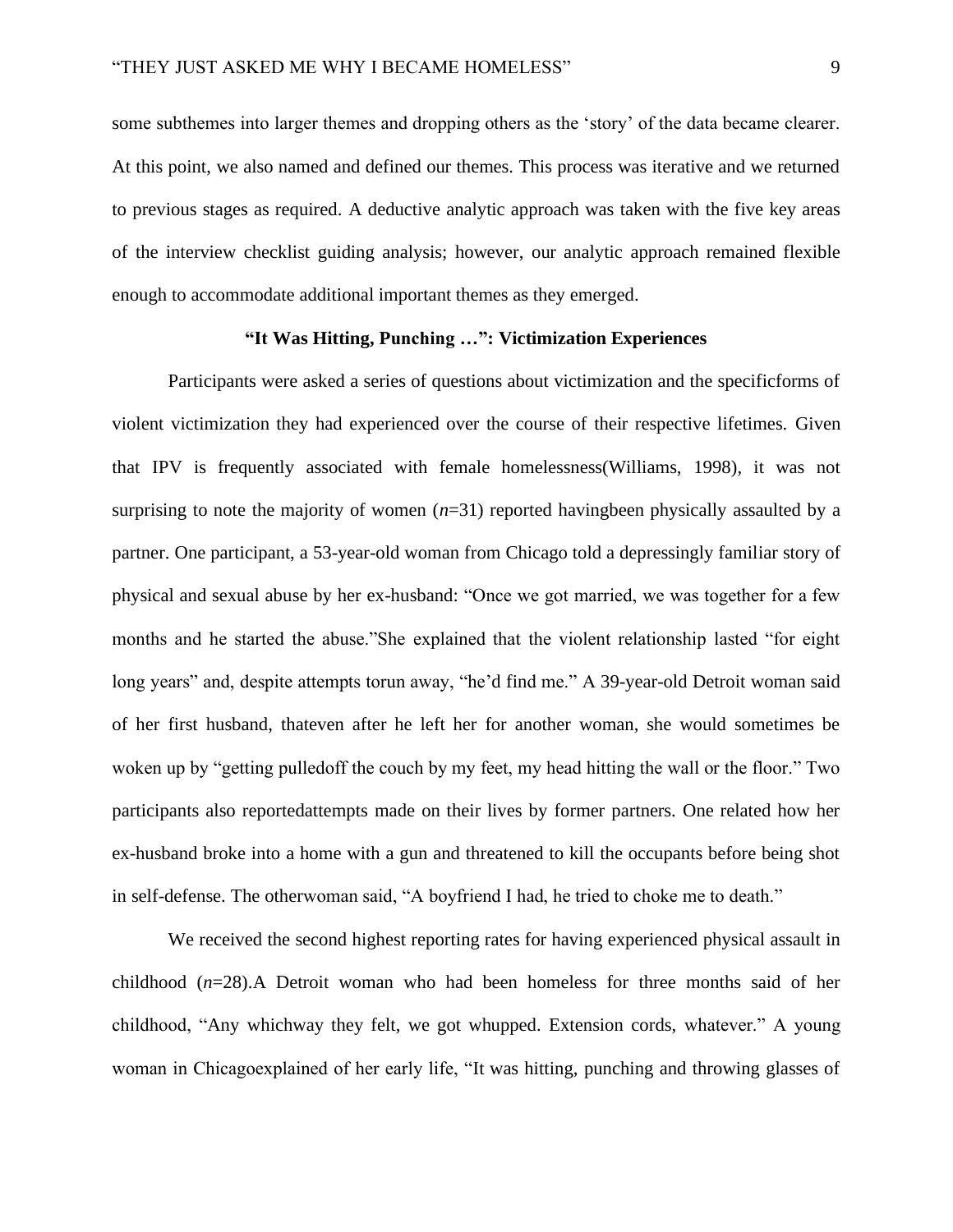pop. It was knives being thrown and guns being put to your head … because you don't want to do what they want you to do."

Childhood sexual abuse was the third most frequently occurring victimizationexperienced (*n*=22). Most commonly, women reported having been sexually victimized byfamily members, such as uncles, step-fathers, brothers and cousins. One 26-year-old woman was sexually abused by her step-father for eight years. She said, "I have an eight year oldson from a rape, when I was a child. I was molested and raped all the way from the age of nine toseventeen, when I got pregnant." Another woman told us, "I was molested at the age of five andthen twelve … by a family member."

Participants also reported experiences of sexual assault in adulthood  $(n=18)$  and episodes of physical assault by a non-intimate partner (*n*=16). In both circumstances, womenoften knew the perpetrator as he or she was a friend, acquaintance or family member. In one instance, a 54 year-old Detroit woman revealed that she had been sexually assaulted at theage of 37 by her brother. She said, "I had a brother, he's passed on, he sexually …[stops speaking]." Another woman was sexually assaulted by her husband's cousin, and still another by a former friend. Although some individuals did report episodes of physical violence by strangers, they were also more likely to have been physically assaulted (as adults) by a family member. During adulthood, one woman had been living with her mother, who would "punch me in the face and start yelling at me." On one occasion, she said of her mother, "She bit me." A 40-year-old woman in Chicago reported being randomly assaulted by heradopted father when she would go to visit him. When initially asked about victimization, she said of him, "Occasionally, he has hit me in the face." She later related an incident in which she was "talking to him and hit me in the face three of four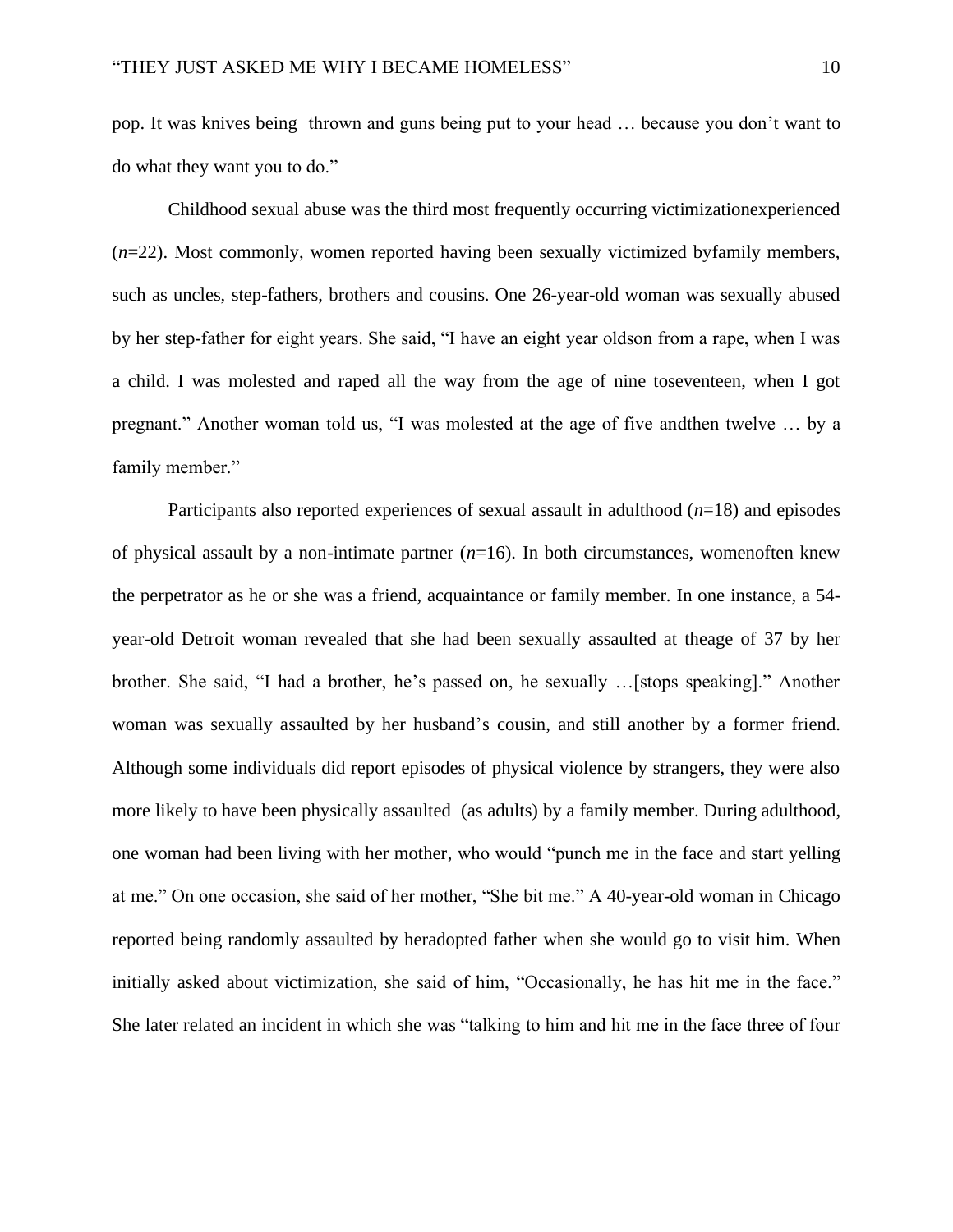times. I walked around for weeks with my face just ruined. My eye. My right side and my left side."

The lowest victimization rates were obtained for robbery  $(n=11)$  and gang-related violence (*n*=8). Of these, most commonly women stated they had been jumped by a group or otherwise physically attacked for their valuables. One woman warned us that the neighborhood we werein was dangerous and that she and her children had been robbed by a group of young thugs only a few blocks away. For women who reported experiences with gang violence, often their victimization came as a result of participation in a gang, either directly as a member or as a friend to gang members. For example, one woman recalled being physically and sexually assaulted as 'punishment' by members of a rival gang.

# **"Mostly I Just Worry About Surviving": Barriers to Service for Homeless Women**

As discussed above, homeless women face numerous barriers to receiving required services post-victimization. Examples of such barriers include a lack of financial means (e.g., cannot afford doctors, do not have health insurance), not having the flexibility to schedule appointments, work demands, a lack of knowledge about available programs, and, for women with children, demands placed on them by the Department of Child and Family Services (DCFS). The women that we interviewed described experiencing suchbarriers in their own lives.

Most commonly, interviewees described barriers to service related to their lack of financial means. As one woman explained, lack of financial means meant a lack of "decent healthcare." Another described herself as "falling between the cracks" because of bureaucratic regulations. She worked, but was not able to secure enough employment hours to qualify for certain programs. Although one woman from Detroit was able to see a doctor and receive a prescription for her anxiety, she received no further monitoring and was not referred to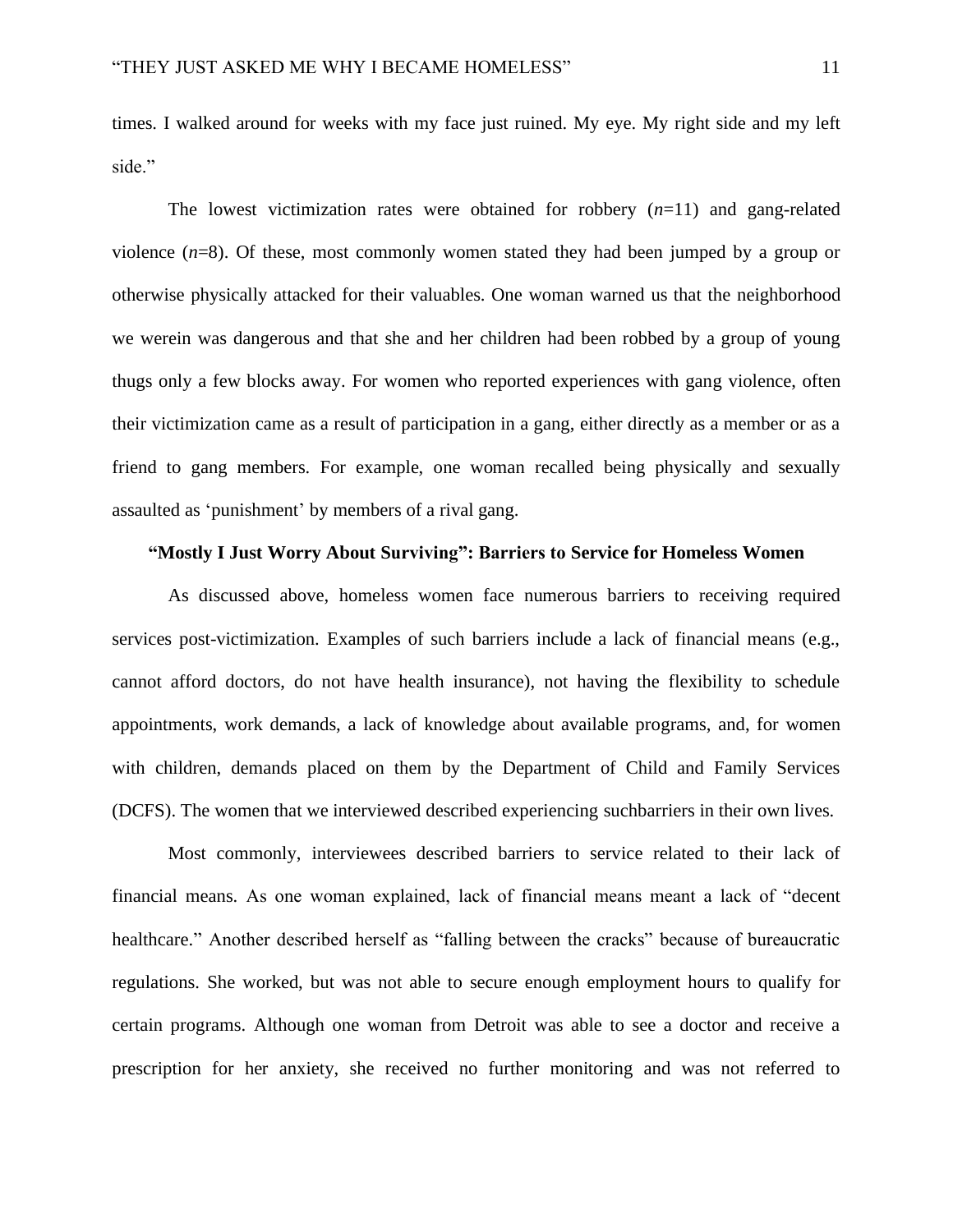counseling, which she attributed to her ability to secure health insurance. According to the woman, not having health insurance represented a significant barrier to her well-being:

A: I don't have health insurance.

Q: So you get the worst care possible?

A: Yeah, if I even get it.

Another financial factor identified by participants was lack of transportation, which was seen as a key barrier to accessing services. For example, a young woman from Detroit, who was six months pregnant stated, "I need transportation. I need a doctor. A hospital so I can have my child." Similarly, a 23-year-old pregnant woman from Detroit noted of barriers to services that her current shelter "don't have no transportation and they don't give you no transportation when you need it." With that being said, the same woman explained that practices vary by shelter  $-$  a previous shelter she lived in provided clients with bus tickets. A lack of transportation also represented a significant barrier for a 39-year-old Chicago woman, who simply remarked,"They don't have that much transportation here." At a more macro-level, a Chicago woman suggested that the government cutbacks have negatively affected many homeless women because shelters have had to reduce or eliminate transportation for their clients in response to shrinking budgets. According to this individual, such cutbacks "make it more and more difficult for people that really need services for being victimized."

Lack of knowledge about available services also represented an impediment for many of the women interviewed. For instance, an 18-year-old Detroit woman who became pregnant after being raped was in desperate need of counseling services and pre- and prenatal health care, but she was unaware of available services or how to access them:

Q: Do you know if there's any programs that could give you the services you need?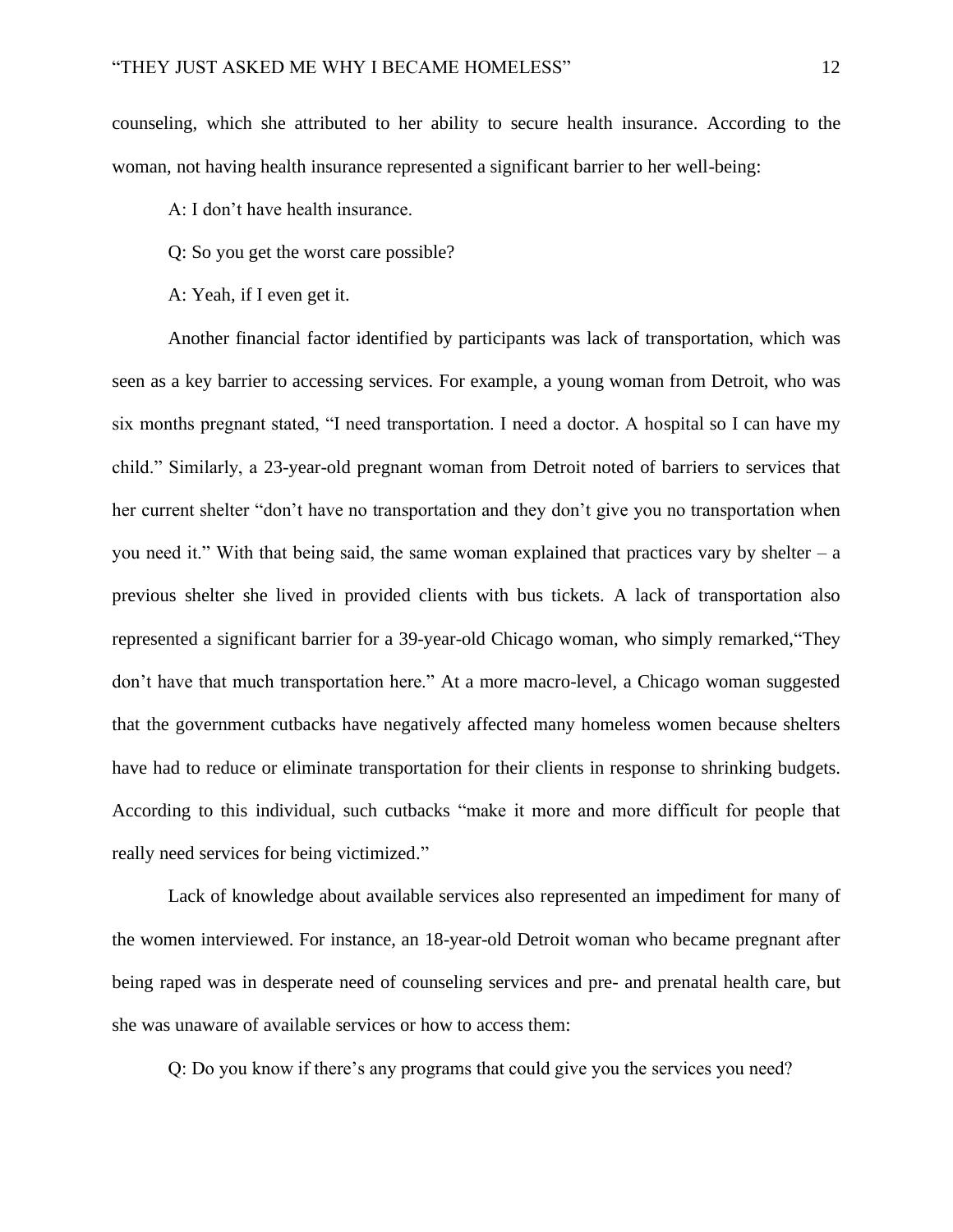A: No, I don't know of any.

A 39-year-old Texan living in a Detroit shelter was similarly unaware of available local programs. She described not knowing what services were available, and having to rely on other clients for information. Given the extent to which women interviewed were unaware of existing programs, it is unlikely that that this particular individual was fully informed as to available options.

Barriers related to childcare were less of an issue for participants. Most of the interviewees with children had open files with the DCFS and their children were in foster care. Ironically, these women also tended to be receiving counseling services from the DCFS, but not for therapeutic purposes. Rather, the women were receiving counseling to assess their suitability to parent. Nevertheless, for these women, cancelling rigidly scheduled DCFS visits to attend another appointment was not an option. According to a 26-year-old Chicago woman who had recently cancelled a DCFS visit to meet with her lawyer, "I got into some trouble with my caseworker … Basically, my caseworker was like, 'I'm very disappointed in you. I'm going to mark this as a failed visit.'" Aside from the DCFS, other women noted that their schooling was a barrier to accessing services. For instance, a thirty year old Detroit woman who was dealing with the effects of IPV while desperately trying to finish a semester at law school advised that her shelter offers counseling groups, but they are not convenient for her:

I just don't have time to participate in them right now. Every day, I'm out there in the world … at the library, applying for work, at interviews, looking for places to stay in my area … I just don't have time to participate in them … My schedule is just so full right now because it's really time for me to grind, as they say.

In reference to social supports, a 42-year-old Chicago woman said, "They're telling me you're eligible for this, you're eligible for that, but with me being a full-time student, no, I'm not."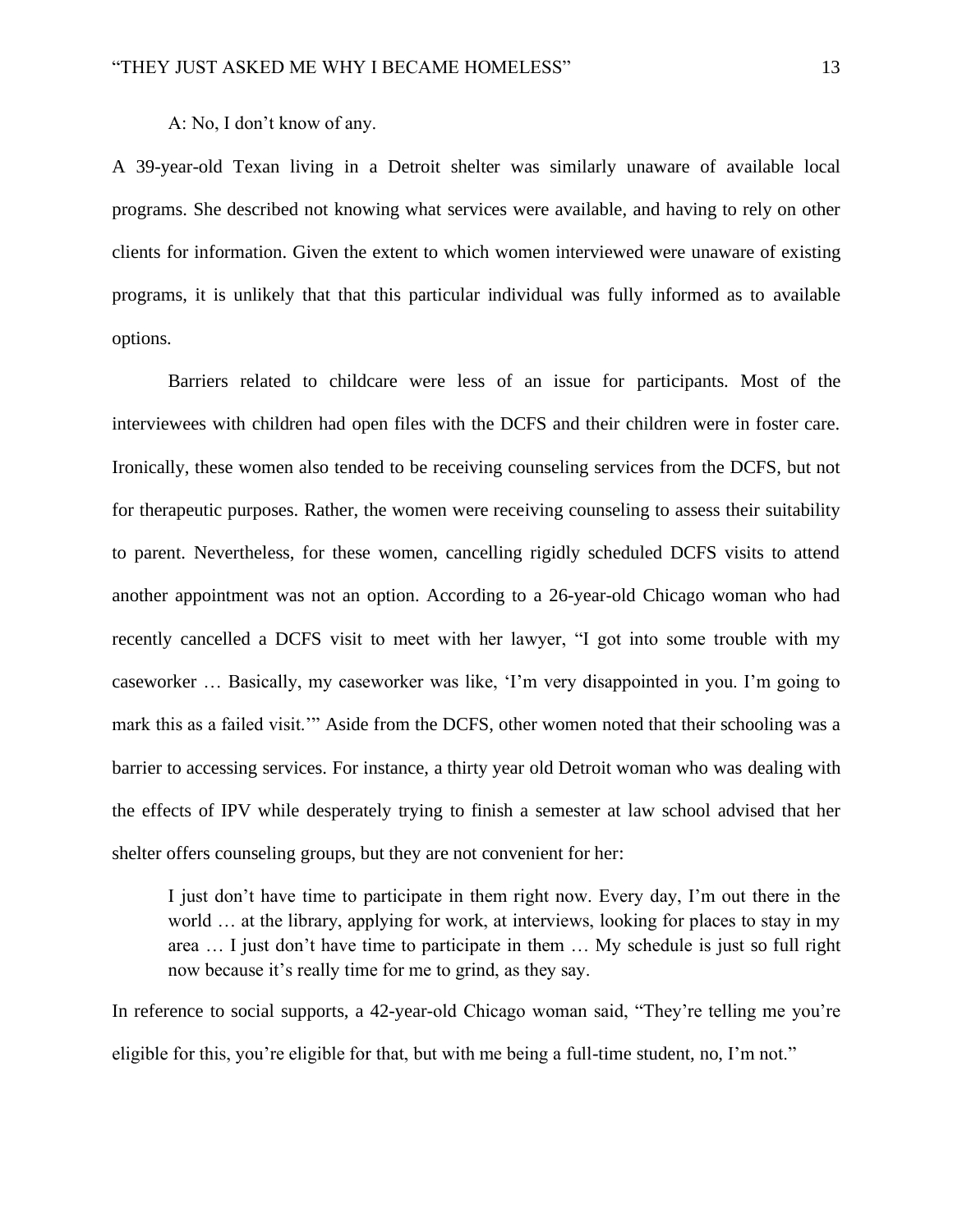Notably, these barriers to service – and a general sense that they lacked assistance in accessing available services from shelter staff – were a great source of frustration for many of the women. The case of a young 18-year-old Detroit girl who was six months pregnant as a result of a sexual assaultwas particularly demonstrative. This woman did not have a doctor or other form of prenatal healthcare and did not know where she would go to deliver her baby. Moreover, her caseworker was about to go on vacation and she was not referred to another caseworker in the meantime. Although she was in need of many services, the woman stated, "There's no point in me being here. I can't get the right type of help that I need. So, what am I here for? What?" A 34-year-old Chicago woman noted another systemic problem that posed a barrier for her ability to seek support post-victimization: male case workers. This interviewee, who felt that she would benefit from having somebody to talk to about her trauma and related emotional problems, said,

It would be nice just to have somebody there to talk with, to get it out. It's good to have a woman to relate to, because they have male caseworkers here. It's like a lot of things, you can only say so much to them. Because at the same time, who hurt you? A man. So, do you really feel comfortable talking to this man?

The women interviewed for this study reported many of the same barriers to service that have been previously identified in the literature. In the following pages we explore an additional significant barrier to accessing services: the failure of service workers to ask clients about their victimization history.

# **"They Don't Ask You": Are Women Being Asked about Violent Victimization?**

We asked each participant whether staff members at her current shelter had inquired about experiences of violent victimization in her history<sup>3</sup>. Three of the women  $(n=3)$  could notrecall whether they had been asked. However, the majority of women interviewed

 ${}^{3}$ If a woman gave a negative response, we verified the response by asking specifically about case managers, intake workers, senior staff members and other shelter workers.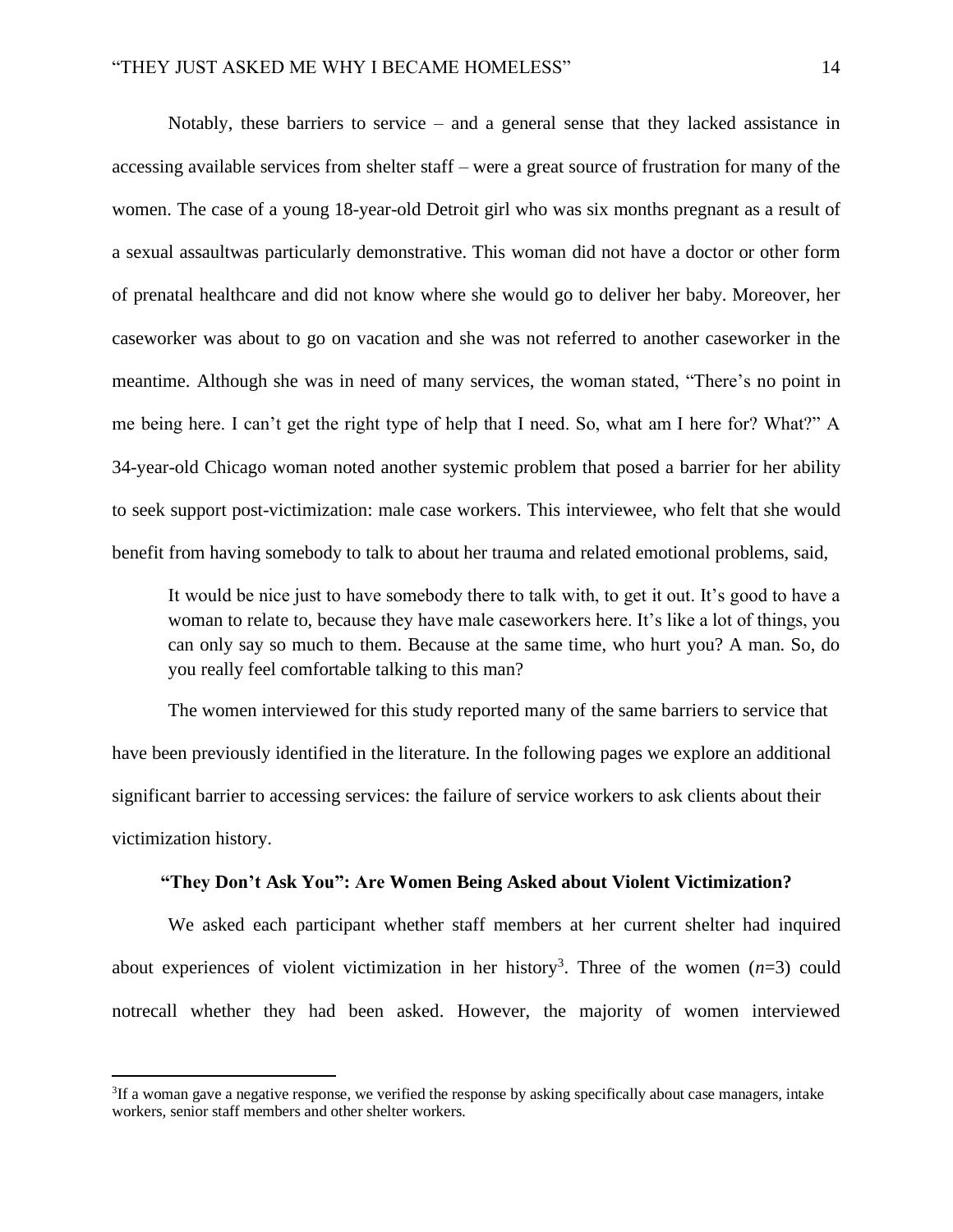didremember and responded negatively (*n*=30). Only nine participants (*n*=9) stated they had beenasked about experiences of violent victimization by shelter staff.

Of the women who responded negatively, most offered answers that were variations onthe following response, provided by awoman with a history of childhood abuse and intimate partner violence: "No." For example, a 34-year-old assault victim in Chicago initially said "no," then added, "They don't ask you." A 27-twenty-seven year old woman residing in one of the Chicago shelters said of her case manager, "He askedabout drug use and stuff like that." Of victimization, she said, "It's based on you, if you want totell somebody."

Q: So they don't come out and ask?

#### A: Right.

Other respondents similarly reported failures on the part of shelter workers to take detailed case histories that included questions about violence and resulting physical and mental trauma. For example, a Chicago woman revealed that her case manager was unaware of her history of having been violently assaulted because the focus of discussions had been "mainly like housing and drugs, substances, stuff like that." Discussions about needs and services were even more cursoryat another Chicago facility, a site with comprehensive on- and off-site medical andcounseling services. When we asked a woman at this organization whether she had been asked aboutvictimization, she replied, "No, they just give you a booklet to fill out and you just check offwhat you want from them."

Nine of the women in this present study had a different experience: they reported havingbeen asked at their current shelter about experiences of violent victimization. Interestingly, wecould discern no recognizable pattern as to when and where women were asked – that is, the ninewomen were not all staying at one or two particular locations where policies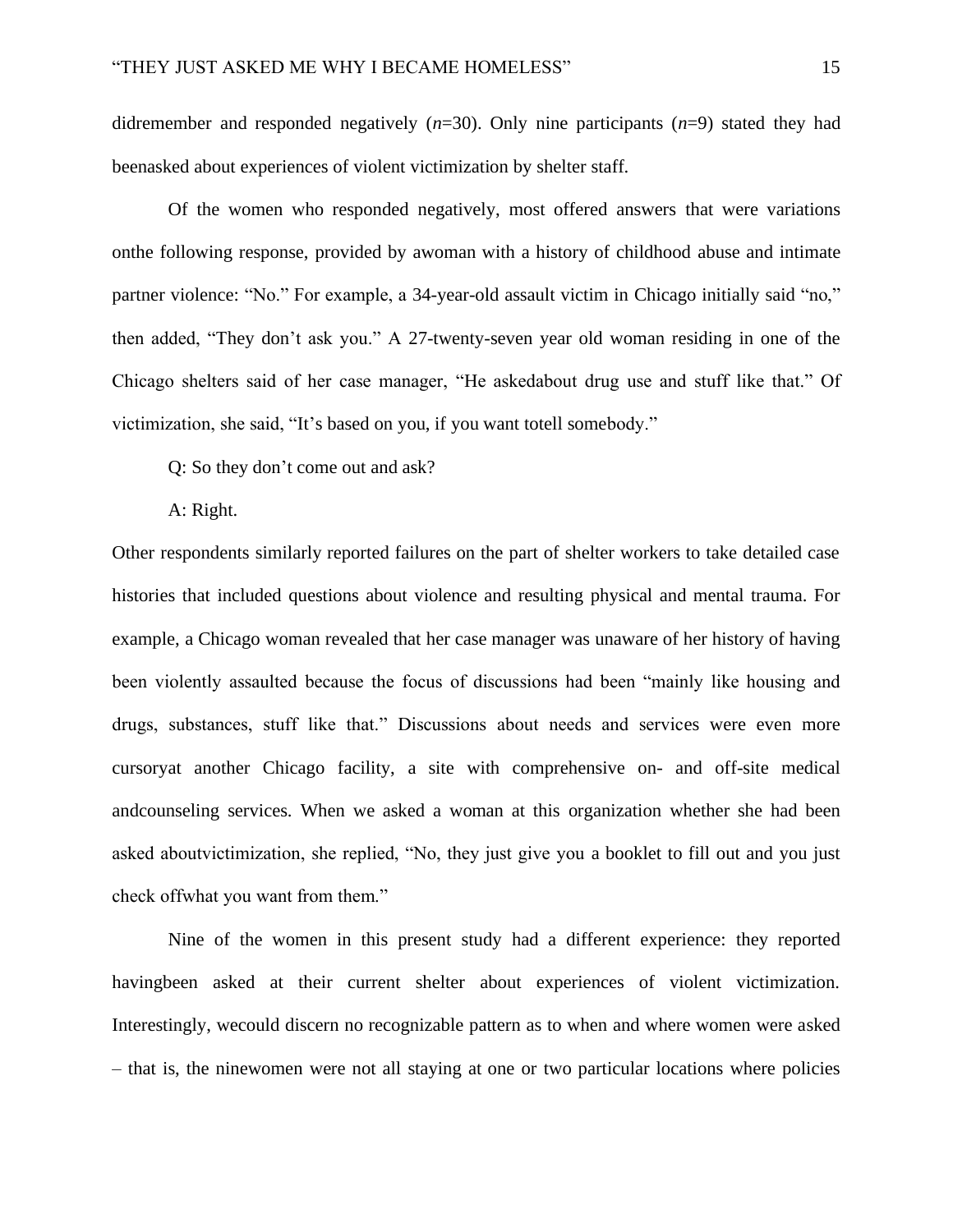were clearly in placeand being followed. Rather, positive responses came from women at five different locations (three in Detroit and two in Chicago). Further, at each of these sites we also received negativeresponses from other women, indicating that queries about victimization were not routine among staffmembers, but rather at the discretion of individual workers. For example, one woman at a Detroitshelter said that it was routine for a case manager to ask about IPV in order to "assess you to see what best plan fits your needs". However, we queried another resident at the same shelter – who was also a victim of IPV – whether she had been asked about her victimization she replied, "No." In order to access services to deal with the traumatic effects of IPV, she said, "I volunteered and gave theinformation."

# **"Maybe They Haven't Gotten To Me Yet?"**

When examining the responses of the 30 women who reported failures by shelter staffto raise issues of victimization, two key themes emerged: perceived inadequacies in the casemanagement process and limitations arising from organizational mandates.

Of the two themes identified, the most notable set of responses centered on perceivedinadequacies in shelters' intake/case management process. One Chicago shelter, inparticular, appeared to have adopted an especially haphazard approach to their intake and casemanagement process. We discovered exactly how disorganized this process was during an interview with a 24-year-old woman who had been at the facility for a week at the timeof the interview. When asked if any staff member had queried her about her history of IPV, she replied, "They haven't even done my intake here yet. They told me they'd do it in a couple of days. Everything I had to find out, I had to ask people who were already here." A woman at another Chicago facility said of that facility's intake process, "They just gave me a bed. The next two days later, put me in a computer class or something and that was it." She also had yet to be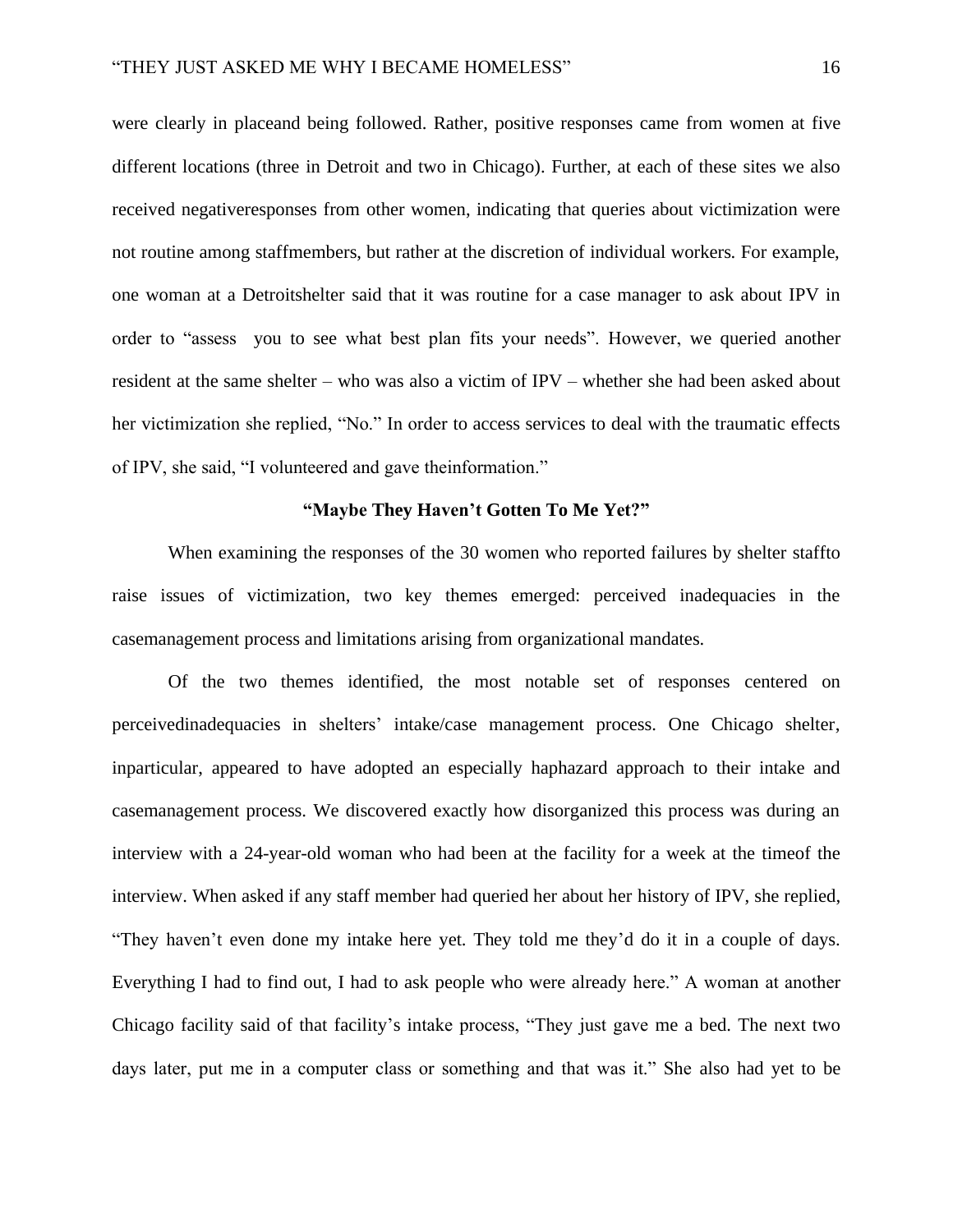assigned a case manager: "Maybe they haven't got to me yet?" A similar response was received by a client of a Detroit shelter. This woman, who had a history of sexual assault, described her intake process as follows: "They just checked my bags and gave me my bed."

Some women felt they had not been asked about victimization or offered appropriate services to deal with the effects of violence because the mandate of the organization was morefocused on employment and housing issues rather than on adopting a holistic approach to homelessness and related issues. For example, a woman residing in a shelter in Detroit that offers comprehensive housing, addiction and mental health servicessaid of the workers at her shelter, "They're looking at us as pretty much that you're homeless, get up and get a job … They're only here to help find housing." A woman at another Detroit facility,who had an extensive history of IPV and was on her second week utilizing this shelter, said thather caseworker had just pulled her in for a "ten, twelve minute meeting," the focus of which was whether she had made progress in securing government and housing services: "'So what have you accomplished? What's going on with you? Where are you at?'" This progress, she noted, was to have been accomplished without even "a piece of paper" outlining available resources. This participant was greatly amused by the idea that her facility would help her secure resources related to her victimization.

### **"She Asked Me If I Had Any Domestic Violence."**

The fact that nine of the women reported having been asked about experiences ofviolence would appear to be a positive sign that shelter workers at some facilities take thoroughcase histories in order to better facilitate women's access to needed services. However, it became apparent during interviews that this was not necessarily the case. Indeed, five of the nine women subsequently revealed that they had been asked about IPV only and not about other forms of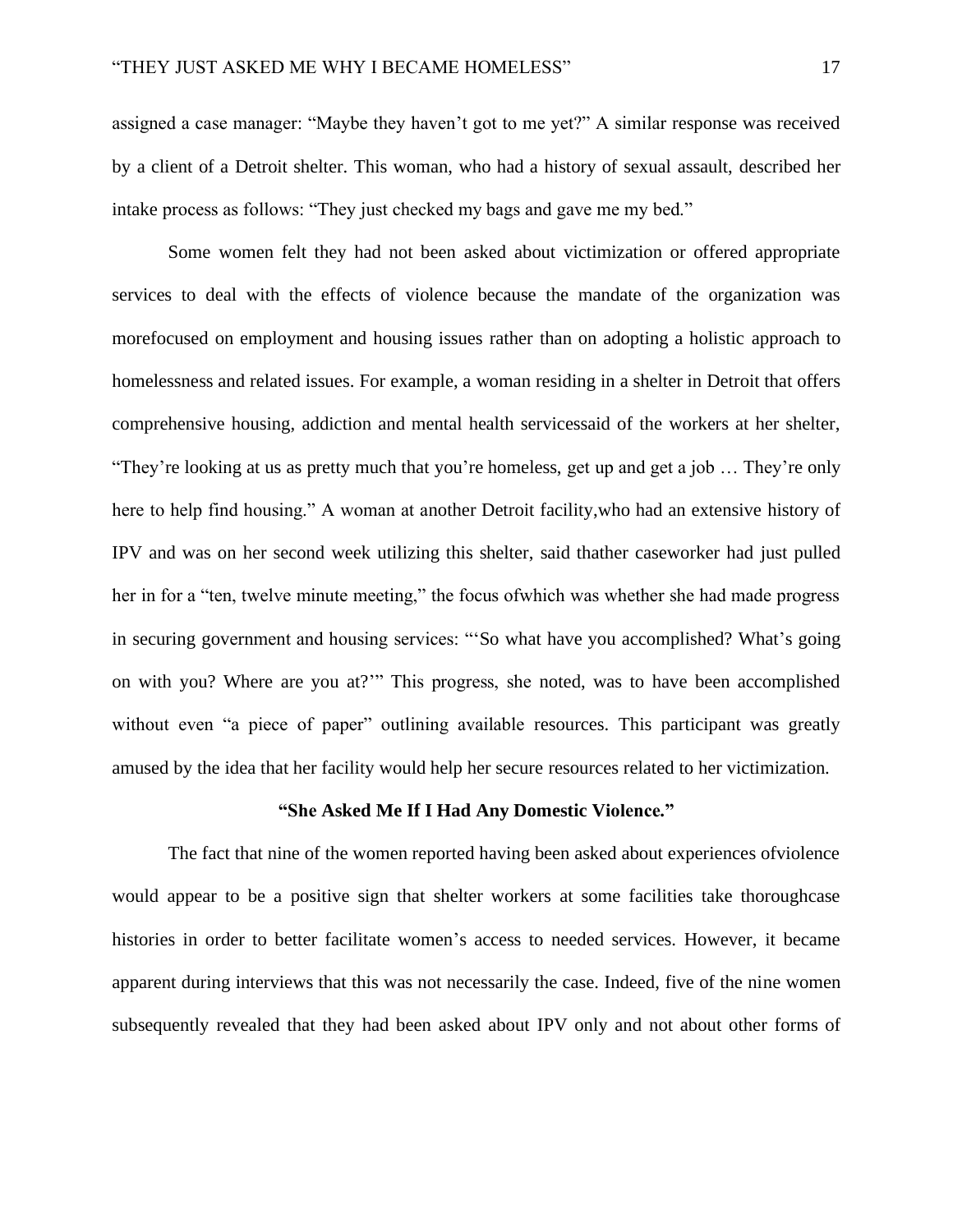physical and sexual violence. For example, a 36-year-old woman in Chicago, who had been a victim of both IPV and severe physical abuse in childhood, said of staff at her present shelter:

A: Yeah, they ask you if you are a survivor of domestic violence.

Q: Did they ask you about the childhood stuff?

A: No, they didn't ask me. They just asked me if I'm a survivor of domestic violence.

A 40-year-old woman with a history of depression and suicidal ideation linked to physical andsexual abuse in childhood reported that she was only asked about one form of victimization by the head of the shelter: "She asked me if I had any domestic violence." The problem with such queries is that by focusing solely on IPV, women who may be suffering from physical and/or psychological issues related to other forms of violent victimization are not likely to be identified and given appropriate services.

We also noted other ways in which discussions about victimization with shelter staff were superficial. For instance, a woman with a history of childhood physical and sexual abuse, IPV and various forms of adult physical and sexual violence stated that she was asked about her history by a case manager. However, she also revealed to the interviewer that thequestioning was "not to the extent you are doing it." As a result, shelter staff knew "some" of her history, "but not all of it." In discussing why the case manager did not have as complete a picture of her history as the interviewer did, she said, "They really did not ask." Similarly, a woman, who was battling depression and had a history of IPV and childhood physical abuse, was only asked about IPV:

Q: [referring to the shelter staff] Do they know about your childhood abuse?

A: No, because they never asked me.

In conversations with shelter workers, we sometimes heard that women are often resistant to disclose victimization, thus there is often no point in asking about previous experiences of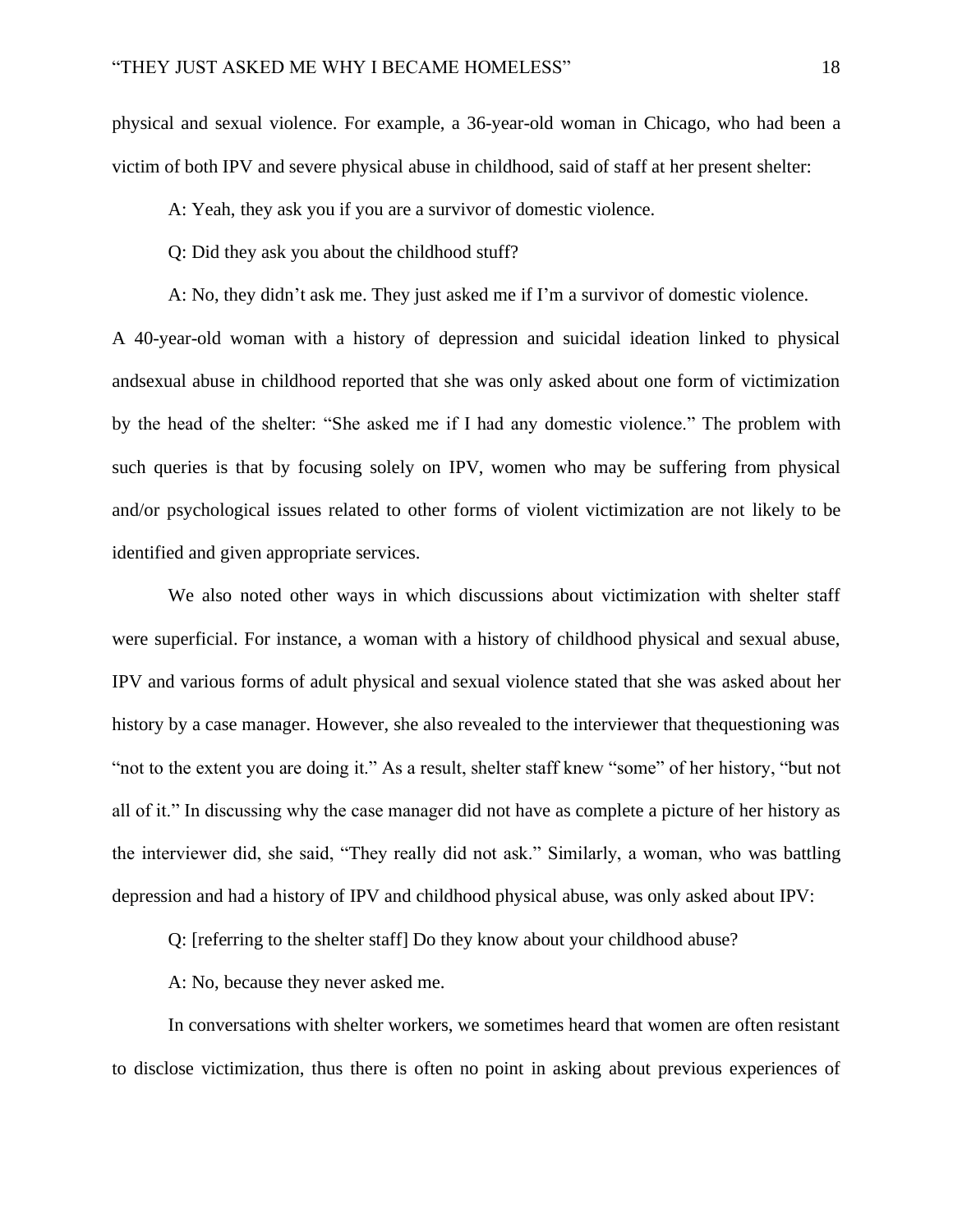violence. The women we interviewed not only disclosed episodes of violence in their past, but were also forthcoming about the extent to which they would be willing to share those experiences with shelter workers. One young woman in Chicago said of the staff members at her shelter, "If they would've asked, I would've only been honest about some questions and not all."A fifty-three year old woman at another Chicago shelter was willing to be open about herhistory, but had not been provided the chance:

Q: Would you have told them if they asked you?

A: Yeah.

In reviewing interviews conducted with women who had been asked about victimization it became obvious as to why some might feel resistant to discussing past traumatic experiences:the topic of victimization was approached by staff in such a way that interviewees felt uncomfortable or unwilling to trust them. For example, a woman in Chicago with a history of physical and sexual assault beginning in childhood said that an intake worker "tried to get" at her history of violent victimization by asking her, "'So what happened to you in yourchildhood?'" This individual chose not to disclose her history to the case manager because she felt the other woman was "sifting" through her past to find out if she would be someone "with a bad attitude," rather than seeking information to help her access resources. This participant was willing to be forthcoming with the interviewer because, she said, "You told me why you wanted to know upfront." In contrast, the shelter worker "didn't even give me a reason."

# **"They Should've Asked Me."**

Participants were also asked whether they felt that shelter workers *should* ask female clients about experiences of violence. Overwhelmingly, respondents felt that such queries would be useful as a means of opening the door to a discussion about relevant services for dealing with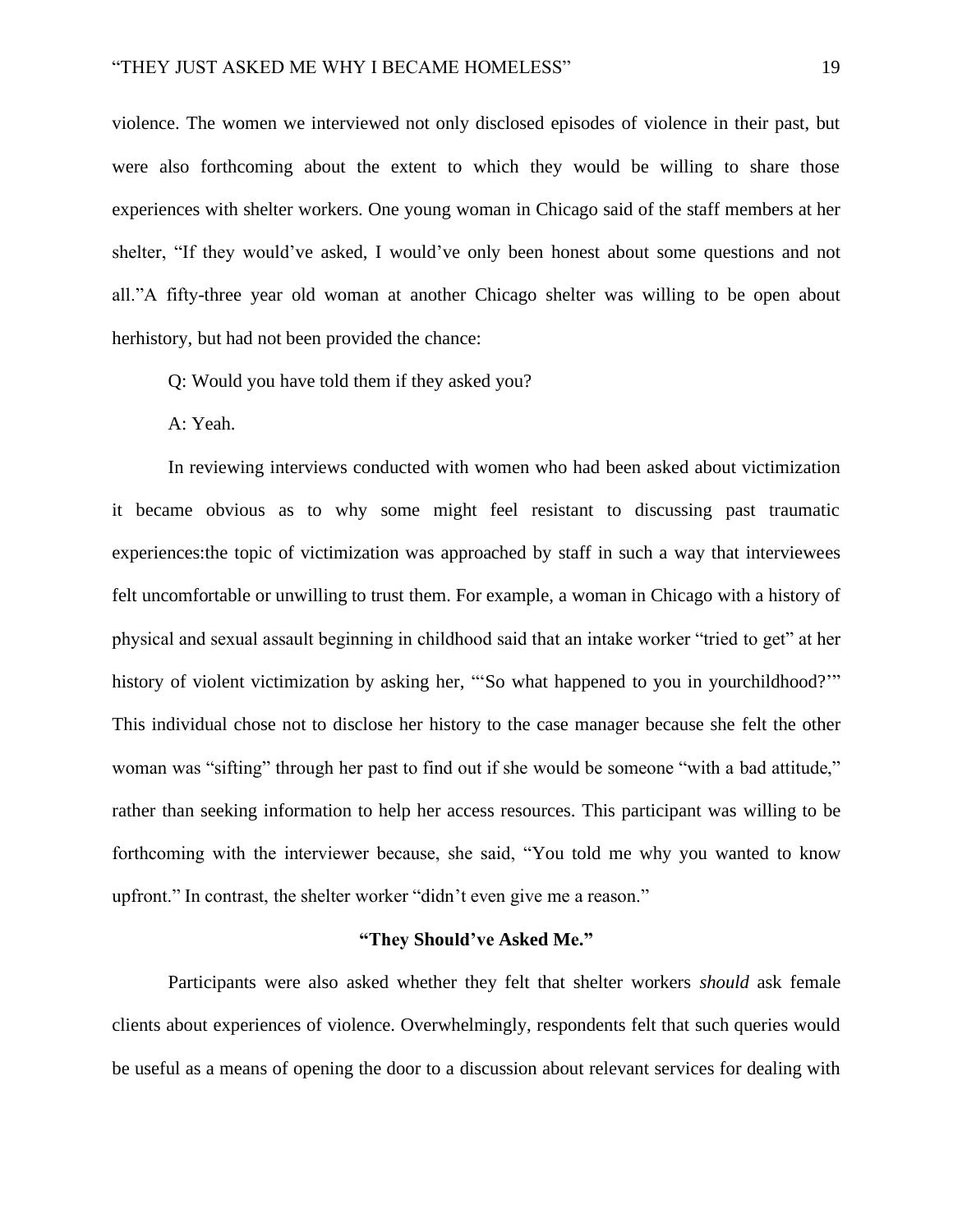physical, emotional and/or mental trauma. For example, a 26-year-old woman in Chicagowith a history of sexual assault and IPV was of the view that "they should've asked me." Interestingly, the facility that she was housed in is one that offers comprehensive counseling, employment and other services, so it was felt that such a query might have facilitated her access into counseling services she was not currently attending. When a 40-year-old woman, who contemplated suicide following a lifetime of physicalabuse, was asked whether questions about violent victimization should be a mandatory component of a case history, she replied, "Yeah, because that would help you in the long run to better yourself. Yup, I believe so. [Referring to counseling] There's a lot of women that need that." At another shelter,we interviewed a 53-year-old Chicago woman with a history of physical and sexual abuse beginning in childhood. Although this woman had experienced a lifetime of violence, she wasnot presently in counseling. When asked if she thought it would have been helpful to her abilityto access counseling services – which she wanted – if her case manager had asked about herhistory, she responded simply: "Yeah."

In interviews, participants were quick to note that a significant consequence of failures toask about victimization and/or to take detailed case histories was that they were forced to findother avenues through which to seek resources. For example, a 36-year-old woman in Chicago said she wished shelter workers would ask clients about violentvictimization because the ensuing discussion about resources "would probably be helpful to me." This individual was eventually able to access therapeutic services on her own initiative, byasking about available counseling programs at an outside addiction treatment program.

# **"I Need Help": Drawing Conclusions**

It has been asserted that there is a critical lack of needs assessment research to help homeless service agencies improve the effectiveness of their programs and services (Acosta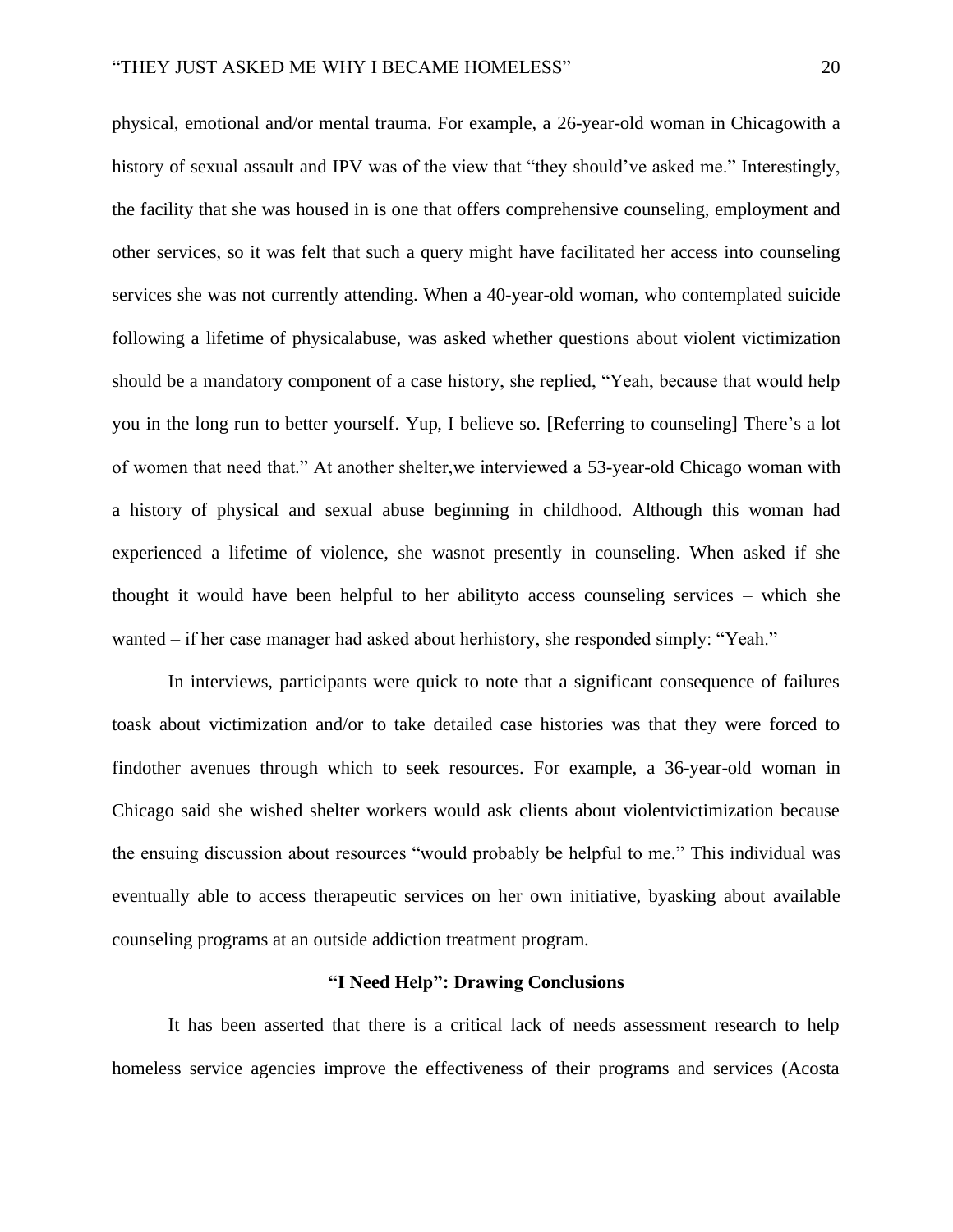andToro, 2000). The larger study from which the present paper is drawn represents an attempt to build upon this idea by examining the post-victimization needs of homeless female victims of violence and how these needs could be better met within the framework of existing service provision. To the extent that shelter workers and other homelessness service providers have been portrayed within the research literature as 'access brokers' for their clients (Hatton, 2001; Heslin et al., 2003), we would expect that queries about victimization would be a routine part of case management practices. Instead, we found that this was not the case and that, in the words of the woman quoted in the subheading above, many victimsof violence are not receiving the assistance they need. Within this final section, we draw on the findings presented above to introduce a number of suggestions aimed at helping serviceproviders implement policies and practices to improve women's access to services post-victimization.

Many of the participants in this study identified barriers to service similar to those identified elsewhere, such as a lack of financial means (Hatton, 1997), a lack of transportation (Gelberg et al., 2004; Heslin et al., 2003), difficulties scheduling appointments because of the needs of children (Mikhail & Curry, 1999) or programming mandated by shelters (Gelbert et al., 2004), and being unaware of available services (Huey et al., 2012). However, above and beyond these obstacles, not being asked about past-victimization experiences represented a significant barrier to service for the women in our sample and service providers lost an ideal avenue through which to assist these women. Indeed, several of the women interviewed for the present study stated they had either never undergone an intake process upon arrival at their current shelter or that the intake process had been minimal, mainly requiring them to field basic questions about their identity, drug use ormental health issues. As intake can be a vital part of the case management process signalingpotential issues that clients might be facing, we recommend that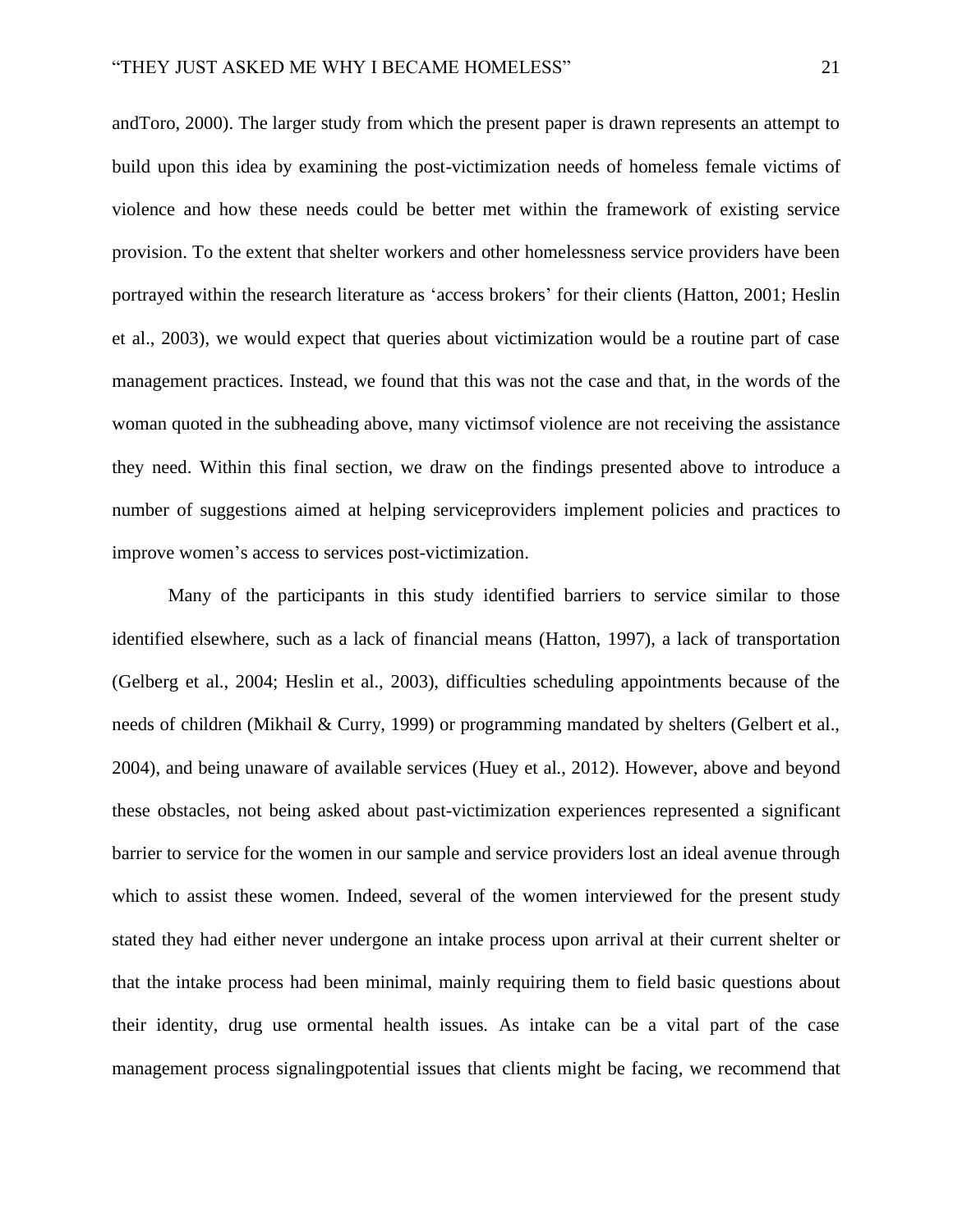upon initial contact with clients, service providers begin to construct a detailed life history of the client. While service provider concerns that some women might be resistant to answering personal questions aboutvictimization at intake are valid, we note that this concern does not prevent many agencies from asking clients equally personal questions about drug use or mental health issues. If a client chooses not to be candid during intake, a thorough case management process will provide other opportunities for revealing such information, which can then be used to provide information andhelp formulate post-victimization healthcare treatment plans.

Given high rates of IPV among homeless women and the significant security risk that IPV perpetrators can represent to women's safety (Browne and Bassuk, 1997;Williams, 1998), it is of no small concern to note how few women in this study – only five of 42 participants – were asked about IPV at their shelter<sup>4</sup>. We also encourage service providers to develop policies that require all clients be asked about possible past and/or current experiences of IPV, as well as experiences with other forms of violent victimization. In our study we captured the experiences of several women who had no history of IPV, but who had beenbrutally victimized through other forms of physical and sexual assault, as well as by robbery, gang violence and childhood abuse. Each of these forms of violence can result in both physical and/or psychological effects requiring treatment.

When conducting assessments, it is important for caseworkers to explain to clients the rationale surrounding why they pose the questions they do. By explaining to clients that the information gleaned will be used to help provide access to healthcare services, otherwise intrusive questions become recast as part of a beneficial process, rather than as an administrative formality or 'fishing expedition' wherein the worker "sifts" through one's past to

<sup>&</sup>lt;sup>4</sup>It will be recalled that sixteen of the women interviewed for this study reported having been a victim of IPV, which means that in eleven positive cases women were not asked about this during intake or as part of their case management.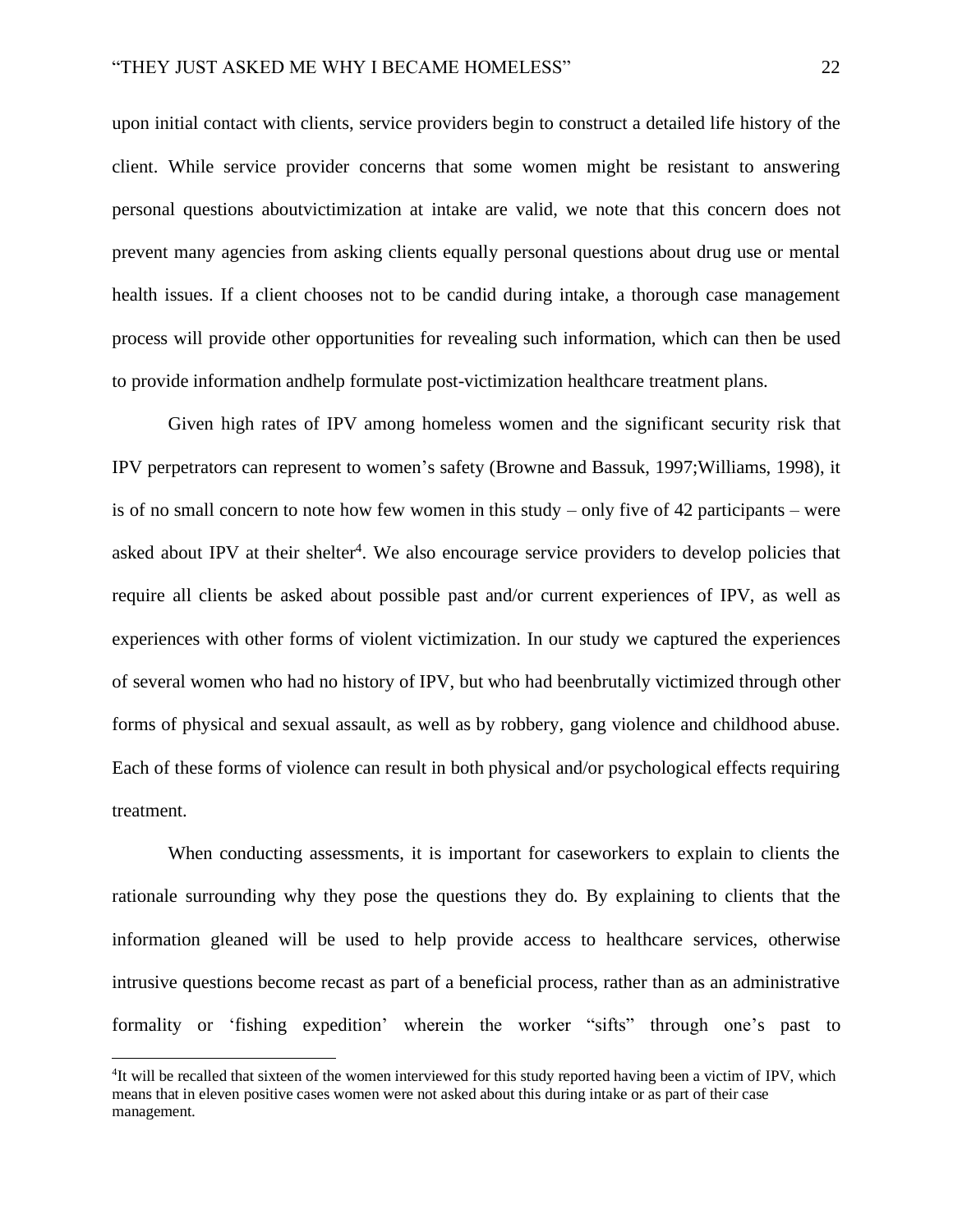makejudgments about his or her attitude or behavior. Additionally, when asking clients about their experiences with violent victimization, the assessment questions should be specific and presented in a straightforward manner. For example, a closed-ended question such as, "Have you been violently victimized?" leaves too much scope for interpretation and may engender responses that are not complete because clients have forgotten about a particular episode of victimization. A more direct method would be to ask about specific forms of victimization: "Have you ever been in a romantic relationship where youwere hit, slapped, kicked or punched?" or "Have you ever been forced to have sex?"

Lack of knowledge and training in the various forms of violent victimization and IPV may hamper the ability of service providers to recognize and correctly interpret the experiences of clients. Therefore, we also recommend educating all frontline and supervisory staff on issues related to violence, so they will be able to identify, assess, document and properly assist clients in the management of healthcare issues arising from violent victimization. We further recommend that agencies develop programs and policies that are sensitive to gender issues related to victimization, particularly in relation to the fact that it is very likely that women may become highly uncomfortable being asked to disclose episodes of physical and sexual to male workers and therapists. Similarly, we note the need for caution in asking sensitive questions related to victimization of members of the  $GLBTQ<sup>5</sup>$  community, a group that is demonstrably at a significant risk for physical and sexual violence (Cochran, Stewart, Ginzler and Cauce 2002).

Finally, policies centered on screening female clients for violent victimization should be implemented consistently across workers and, to the extent that many agencies operate multiple sites, across facilities. Further, the operation of such policies should be routinely assessed in

<sup>&</sup>lt;sup>5</sup> The gay, lesbian, bisexual, transsexual, transgender and queer community.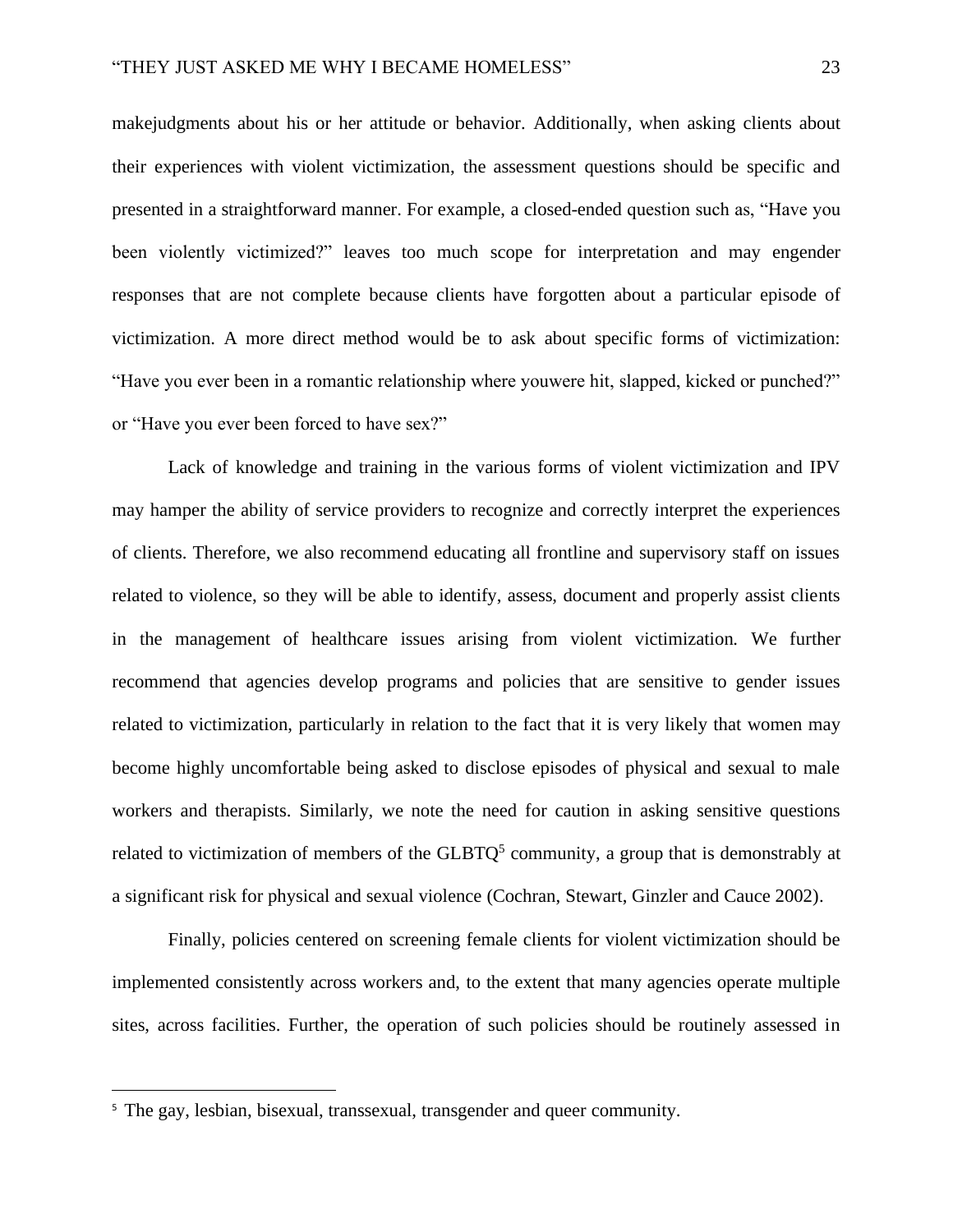order to determine their effectiveness in gaining clients access to healthcare programs that address their specific needs. Ideally, such assessments should be part of a larger evaluation aimed at discovering which programs and initiatives are most beneficial for helping clients overcome the negative effects of victimization.

Three limitations of this study should be noted. First, we were unable to access domestic violence shelters. For reasons of safety and confidentiality, many of these facilities do not allow access to researchers. Had we had access to these sites, we may have discovered variations in policies and practices that would have shed more light on the role that service providers can play in facilitating access to medical and psychological services post-victimization. Second, we note that we are drawing on an admittedly small sample size; thus, our findings may only be considered preliminary in nature. Third, although interviewees were open about responding to our questions, as can be seen in the preceding sections, often their responses were relatively brief. One reason for this may be that we did not have enough time to establish sufficient rapport with interviewees that they felt comfortable expanding upon their criticisms of shelter practices. Future research in this area might endeavor to have women elaborate on their thoughts in this area in order to expand upon this and other barriers to service that still may remain hidden. Such research might also consider exploring possible changes in levels and types of barriers, if any, as a result of the introduction of the *Patient Protection and Affordable Care Act* (2010).

Nevertheless, the data presented do clearly indicate a troubling pattern worthy of continued investigation. We hope that our attempt at shedding much needed light on this underresearched subject will act as a catalyst for otherscholars to develop studies that will add further knowledge in this area. Such knowledge will hopefully inform relevant policy and practice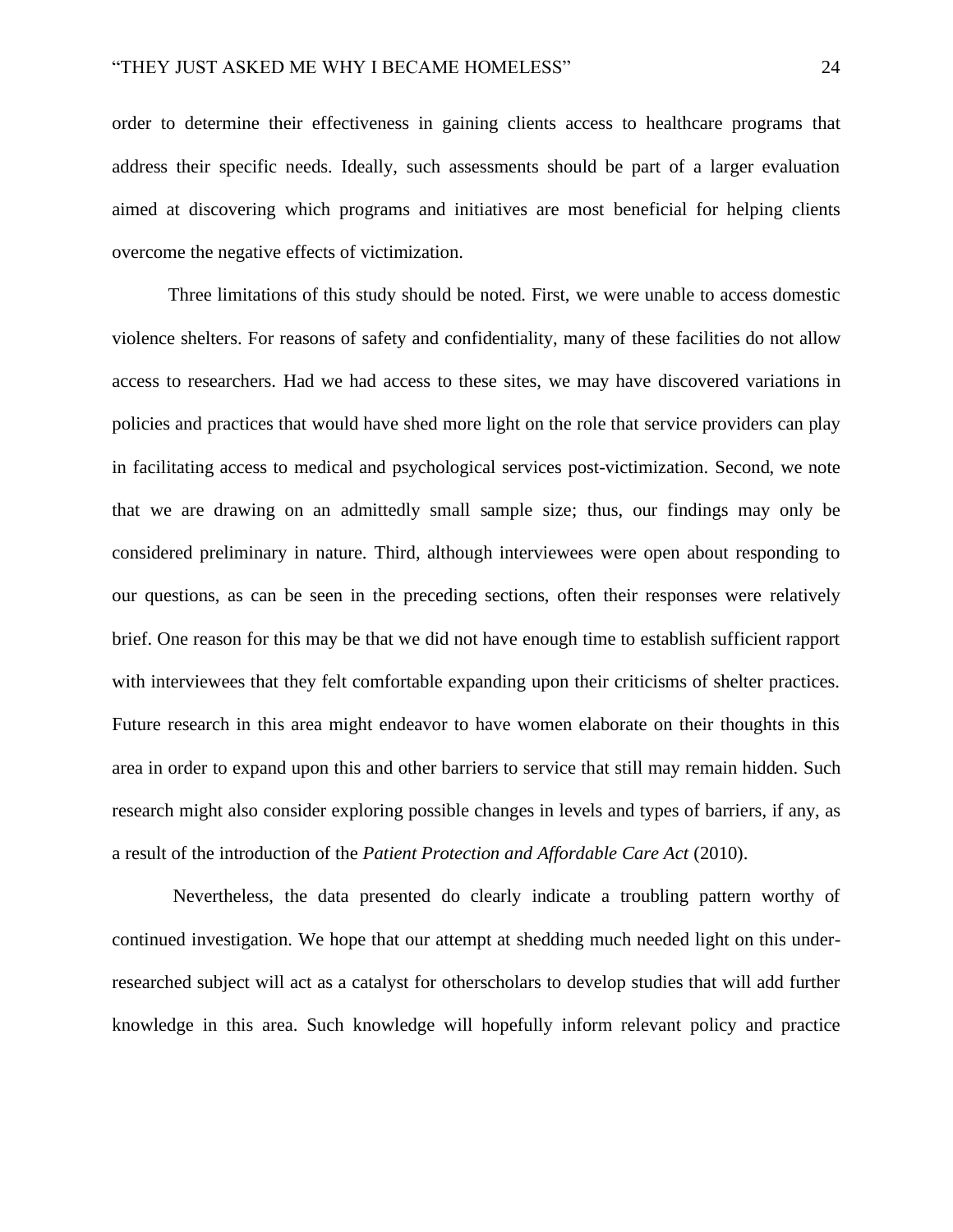aimed at helping homeless women secure the resources they need to address not only past and present victimization but to exit homelessness.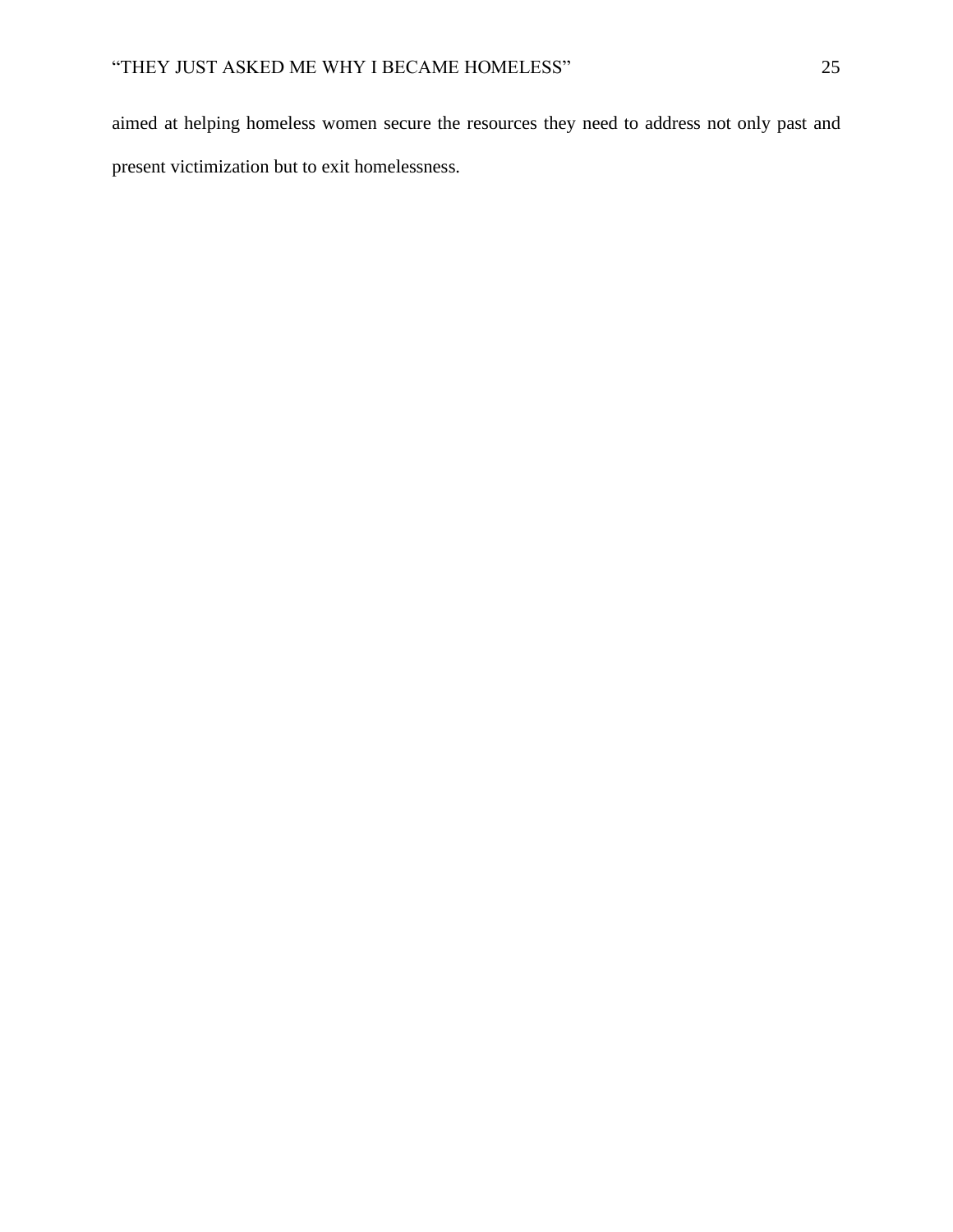### **References**

- Acosta, O.,& Toro, P. (2000). Let's ask the homeless people themselves: a needs assessmentbased on a probability sample of adults. *American Journal of Community Psychology,28*(3), 343-366.
- Ambrosio, E., Baker, D., Crowe, C. &Hardill, K. (1992). The street health report: A study ofthe health status and barriers to health care of homeless women and men in the City ofToronto. Toronto, ON: Street Health.
- Braun, V., & Clarke, V. (2006).Using thematic analysis in psychology.*Qualitative Research in Psychology, 3*(2), 77-101.
- Browne, A., & Bassuk, S. (1997). Intimate violence in the lives of homeless and poorhoused women: prevalence and patterns in an ethnically diverse sample. *American Journal of Orthopsychiatry*, *67*(2), 261-278.
- Cochran, B., Stewart, A., Ginzler, J. & Cauce, A. 2002. Challenges faced by homeless sexual minorities: comparison of gay, lesbian, bisexual, and transgender homeless adolescents with their heterosexual counterparts. *American Journal of Public Health*, 92(5): 773-777.
- D'Ercole A., & Struening, E. (1990). Victimization among homeless women: Implications forservice delivery. *Journal of Community Psychology*, *18*(2), 141-152.
- Finfgeld-Connett, D. (2010). Becoming homeless, being homeless, and resolving homelessnessamong women. *Issues in Mental Health Nursing*, *31*(7), 461–469.
- Gelberg, L., Browner, C., Lejano, E., & Arangua, L. (2004). Access to women's health care:A qualitative study of barriers perceived by homeless women. *Women & Health*, *40*(2),87- 100.
- Hatton, D. (1997).Managing health problems among homeless women with children ina transitional shelter.*Image: Journal of Nursing Scholarship*, *29*(1), 33-37.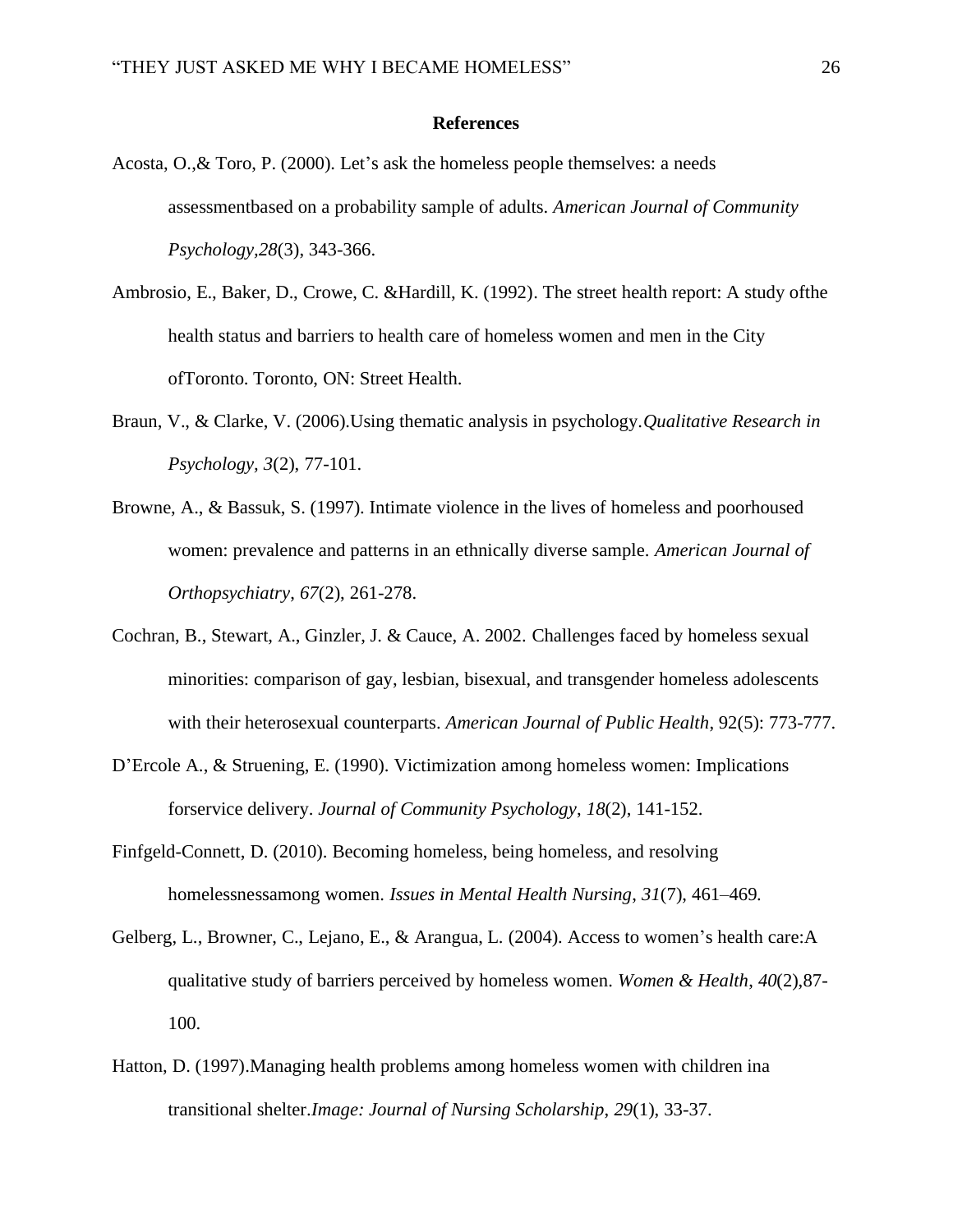- Hatton, D. (2001). Homeless women's access to health services: A study of social networksand managed care in the US. *Women & Health, 33*(3/4), 167-181.
- Heslin, K., Andersen, R., & Gelberg, L. (2003).Case management and access to services for homeless women. *Journal of Health Care for the Poor and Underserved*, *14*(1), 34-51.
- Huey, Laura, Georgios Fthenos and Danielle Hryniewicz. 2012. "'I need help and I know I need help. why won't nobody listen to me? Homeless women's experiences with accessing and consuming mental health services." *Society & Mental Health*, 2(2): 120-134.
- Jasinski, J., Wesely, J. Wright, J. & Mustaine, E. (2010).*Hard lives, mean streets: Violence inthe lives of homeless women*. Hanover, MA.: Northeastern University Press.
- Mikhail, B.,& Curry, M. (1999).Perceived impediments to prenatal care among lowincomewomen.*Western Journal of Nursing Research, 21*(3), 335-355.
- Stermac, L., & Paradis, E. (2001). Homeless women and victimization: Abuse and mentalhealth history among homeless rape survivors. *Resources for Feminist Research*.*28*(3/4), 65-75.
- Stewart, A., Steiman, M., Cauce, A., Cochran, B., Whitbeck, L. & Hoyt, D. (2004).Victimization and posttraumatic stress disorder among homeless adolescents.*Journal of the American Academy of Child and Adolescent Psychiatry*, *43*(3), 325-331.
- Tischler, V., Rademeyer, A., & Vostanis, P. (2007).Mothers experiencing homelessness:Mental health, support and social care needs. *Health and Social Care in theCommunity*, *15*(3), 246–253.
- Tucker, J., Wenzel, S., Straus, J., Ryan, G. & Golinelli, D. (2005).Experiencing interpersonalviolence: Perspectives of sexually active, substance-using women living in sheltersand low-income housing.*Violence Against Women*, *11*(10), 1319-1340.
- Wenzel, S. Leake, B.,& Gelberg, L. (2001).Risk factors for major violence among homelesswomen.*Journal of Interpersonal Violence*, *16*(8), 739-752.